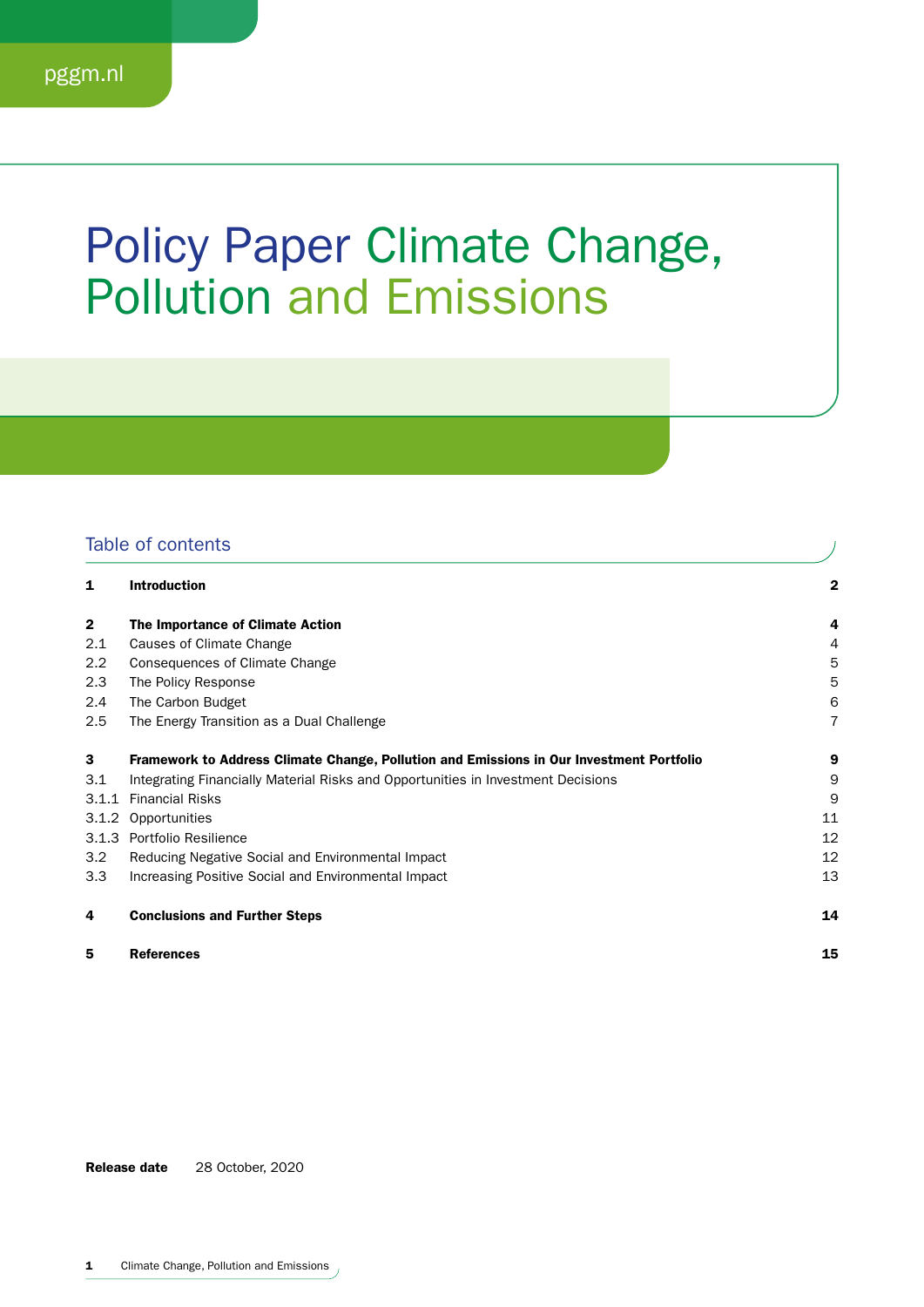# 1 Introduction

PGGM is a not-for-profit cooperative pension fund service provider. We offer our clients pension management, asset management and management advice.. Our primary task is to provide our clients and their beneficiaries with the best possible pension product. Hence, we first and foremost strive for an optimal risk-adjusted return on our investments. We and our clients believe that a good pension is worth more in a liveable word. That is why investing in a sustainable manner is important to us. We are convinced that integrating Environmental, Social and Governance (ESG) issues leads to improved financial performance in the long run. We believe that financial and social return go hand in hand.

The climate is changing. Global temperatures have risen approximately one degree Celsius (1°C) since the pre-industrial period, the baseline for the Paris Agreement. 19 out of the 20 warmest years since the pre-industrial period occurred in the 21st century.<sup>1</sup> Extreme weather is increasingly causing physical damages in many areas. Climate change is considered one of the main threats to society by, among others, the World Economic Forum  $(WEF)$ .<sup>2</sup>

Among climate scientists, there is now near-universal agreement that anthropogenic (i.e., from human activity) greenhouse gas (GHG) emissions are the main cause of climate change. This is articulated in the United Nations Framework Convention on Climate Change (UNFCCC) definition of climate change: "a change of climate which is attributed directly or indirectly to human activity that alters the composition of the global atmosphere and which is in addition to natural climate variability observed over comparable time periods" (UNFCCC, 1992, Article 1).  $3$ The climate, in turn, is defined as the statistics – mean and variability – of weather over long periods of time, typically decades or longer. Global warming is often used as shorthand for climate change, although it has more dimensions, in particular an increase in the frequency and severity of extreme weather events.

Many of the activities contributing to climate change also

cause various forms of pollution. These include, but are not limited to, air pollution (combustion of fossil fuels), soil and water pollution (e.g., in the case of oil spills), and damages to the natural environment. Measures to mitigate climate change should therefore also reduce pollution, although alternatives to fossil fuels, in particular renewable energy, bring their own challenges. For instance, mining raw materials for the production of solar panels and batteries has a significant environmental impact too.

Climate change, pollution and emissions has been a focus area for PGGM for several years. It is one of the key themes for responsible investment in our largest client's (PFZW) investment policy 2025. We report on our achievements on a regular basis, for instance through our annual report responsible investment.<sup>4</sup>

This paper serves three purposes:

- 1. Being transparent to our external stakeholders about PGGM's view on environmental, social and governance (ESG) issues related to climate change, pollution and emissions.
- 2. Communicating our views to companies we invest in, with regard to ESG issues related to climate change. pollution and emissions.
- 3. Providing guidance for our investment teams on integrating ESG issues related to climate change, pollution and emissions in investment decisions.

The focus area of climate change, pollution and emissions has direct and indirect linkages with PFZW's other focus theme "people and health". This paper focuses on aspects that can be linked to climate change, pollution and emissions. Aspects that have a better fit with other themes are discussed in policy papers covering those themes.

This paper is organised as follows. Chapter 2 explains why we consider climate change, pollution and emissions a key focus area. This is substantiated by insights into the magnitude of the problem and the challenges faced by the solutions. In chapter 3, we discuss how we address the issue in investment decisions and how activities to mitigate the concerns can be employed. Chapter 4 concludes.

<sup>1</sup> See (NASA, n.d.): https://climate.nasa.gov/vital-signs/globaltemperature/.

<sup>2</sup> See (World Economic Forum (WEF), 2020): http://www3.weforum. org/docs/WEF\_Global\_Risks\_Report\_2019.pdf.

<sup>3</sup> See (UNFCCC, 1992): https://unfccc.int/files/essential\_ background/background\_publications\_htmlpdf/application/pdf/ conveng.pdf.

<sup>4</sup> See (PFZW, n.d.): https://duurzaambeleggen.jaarverslagpfzw.nl/ (in Dutch).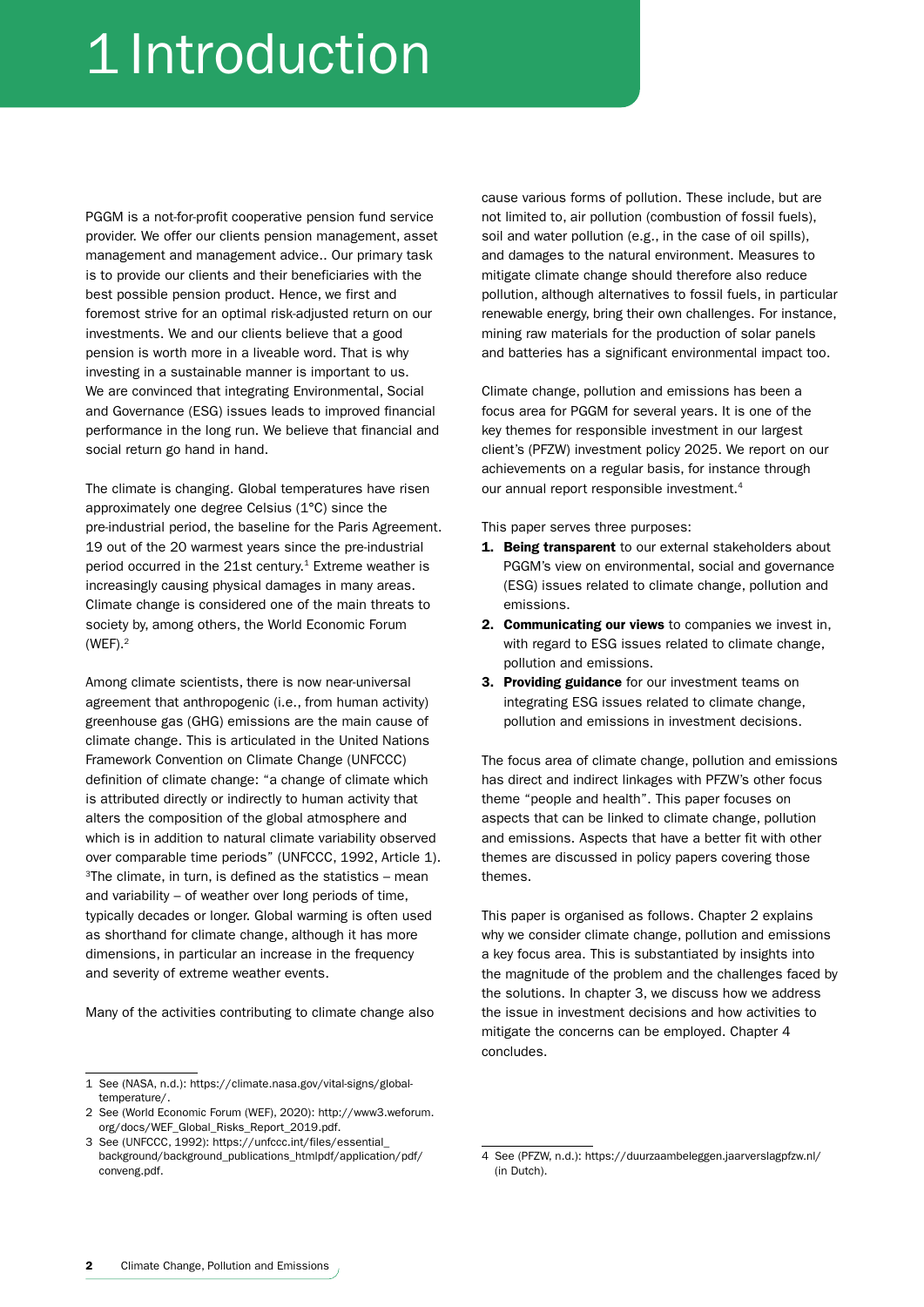#### Our position on climate change

- Climate change is a global threat. It is also a financially material risk to investors, and so are measures to mitigate climate change.
- $\blacksquare$  To mitigate climate change, it is necessary to decarbonise the economy. Putting a price on carbon and other GHGs that reflects their true costs to society is the most effective and fairest way to combat climate change. Such a price will create incentives for more sustainable consumption, create a level-playing field between renewable and nonrenewable energies, and create new investment opportunities for financing the energy transition.
- $\blacksquare$  The energy transition requires changes in the supply of as well as the demand for energy. It consists of three main actions: improving energy efficiency, electrifying energy demand, and generating electricity from renewable sources.
- We aim to contribute to the transition to a low-carbon economy by reducing the footprint of our investment portfolios, and by investing in low-carbon solutions. A low-carbon portfolio is not a substitute for action in the real economy: policies to reduce the demand for fossil fuels are equally, if not more, important.
- While we hope for a well below 2°C scenario, and contribute where we can, we cannot base our investment strategy on a single climate scenario alone. Risk management dictates that we prepare for all scenarios that we consider plausible, even if some of them are unwarranted from a socioecological perspective. We expect the same from companies that we invest in.
- Investing is about balancing risks and expected returns. From a financial perspective, similar to other risks, climate-related risks are not avoided per se. Instead, what matters is how these risks are priced, and whether we think that we are rewarded for the risks we take. At the time of writing this policy paper, we have indications that markets appear to be underestimating some climate-related financial risks, which is another argument for reducing these risks. As markets become more familiar with the risks of climate change, and policy uncertainty hopefully diminishes, mispricings of risk should shrink and ultimately disappear.
- Technologies such as nuclear energy and CCS are controversial and bring specific environmental risks, but we believe they have a role to play in the energy transition, provided their risks are managed carefully.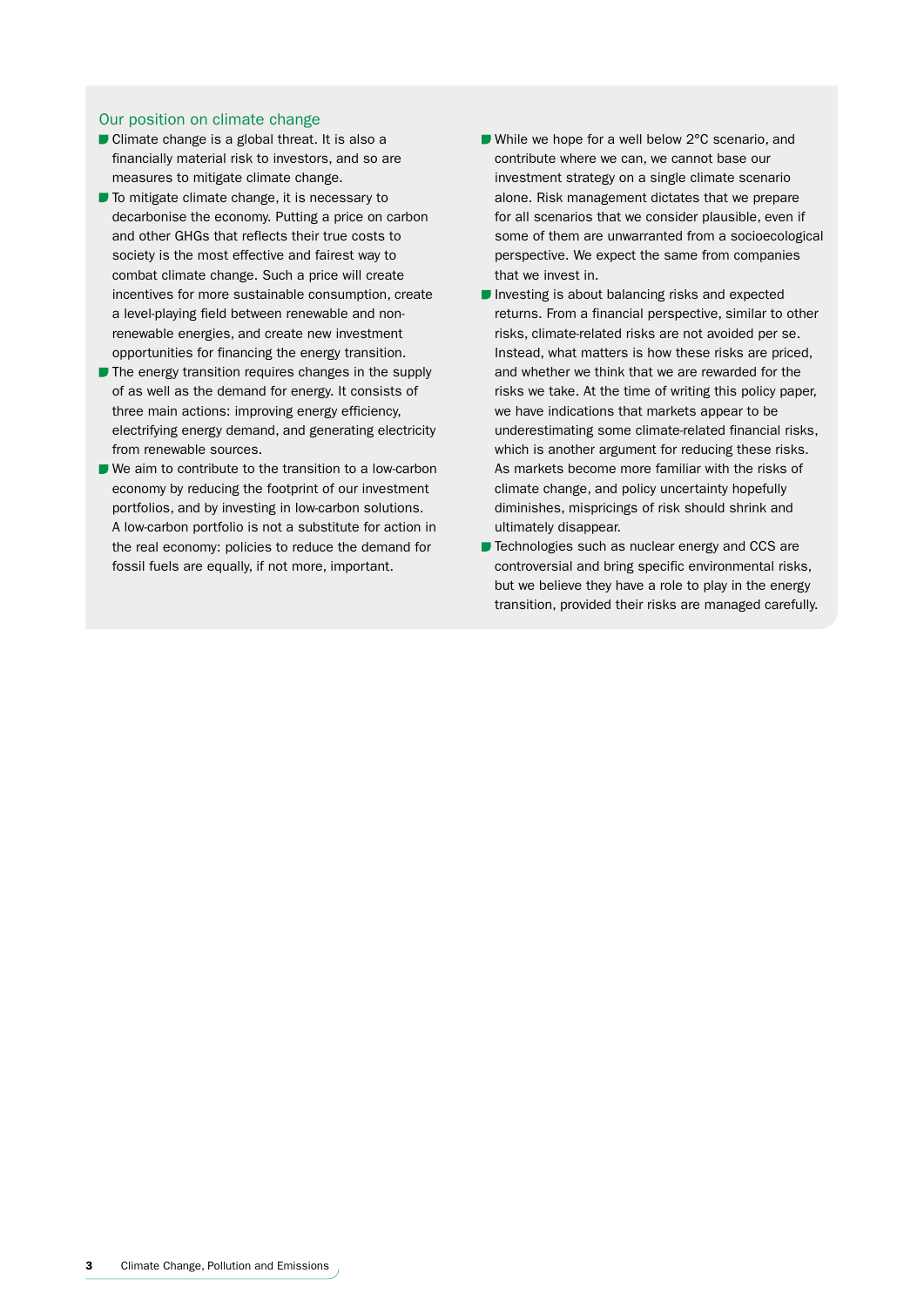# 2 The Importance of Climate Action

### 2.1 Causes of Climate Change

The first studies into a possible link between GHG emissions and global temperatures date back to the late 19th century. Concerns about climate change and the influence of GHGs started to mount in the 1950s, when carbon dioxide  $(CO<sub>2</sub>)$  concentrations in the atmosphere rose above their highest historical levels (Figure 1).



*Figure 1. Evolution of CO<sub>2</sub> Concentrations in Atmosphere Source: (NASA, n.d.)*

As evidence of man-made climate change accumulated and calls to address the consequences of climate change and pollution became louder, the Intergovernmental Panel on Climate Change (IPCC) was established in 1988 as a United Nations body for assessing the science related to climate change. The IPCC has since published five assessment reports that describe the state of scientific understanding of climate change, its consequences and mitigation options. In its fifth Assessment Review, the (Intergovernmental Panel on Climate Change (IPCC), 2014) concludes that it is extremely likely that GHG emissions and other human activity caused more than half of the observed increase in global average surface temperatures from 1951 to 2010. Today, there is nearuniversal agreement that climate change is largely man made and caused by cumulative emissions of GHGs in the atmosphere.

The main, but not the only GHG contributing to climate change is CO<sub>2</sub>. Five other GHGs are typically linked to climate change. These are methane (CH4), nitrous oxide (N2O), hydrofluorocarbons (HFCs), perfluorocarbons (PCFs) and sulphur hexafluoride  $(SF<sub>e</sub>)$ .<sup>5</sup> These other GHGs are typically converted into " $CO<sub>2</sub>$  equivalents" and simply added. CO<sub>2</sub>e or CO<sub>2</sub>eq then denotes the sum of CO2 and other GHGs.<sup>6</sup>

Three quarters of global GHG emissions can be attributed to the use of fossil fuels, with the rest coming from agriculture, forestry, and other land use (AFOLU, Figure 2). Fossil fuels are used primarily for the production of electricity, industrial production, transportation, and in buildings (heating, cooling and cooking). Figure 2 underscores the need for transitioning the energy system from fossil fuels to renewables and other low-carbon alternatives.



*Figure 2. Emissions per Sector*

*Source: (Intergovernmental Panel on Climate Change (IPCC), 2014) Note: The inner circle shows direct GHG emission shares as a percent of total anthropogenic (i.e., man-made) emissions. The pull-out shows how indirect emission shares (scope 2) from electricity and heat production are attributed to sectors of final energy use. "Other energy" refers to emissions in the energy sector other than electricity and heat production.*

<sup>5</sup> See (United Nations (UN), sd): https://unfccc.int/process/ the-kyoto-protocol. Sometimes, nitrogen trifluoride (NF3) is added to this list. See, for instance, (Greenhouse Gas Protocol, 2004): http://ghgprotocol.

org/sites/default/files/standards/ghg-protocol-revised.pdf. 6 Often, though,  $CO<sub>2</sub>$  is written, where  $CO<sub>2</sub>e$  is meant.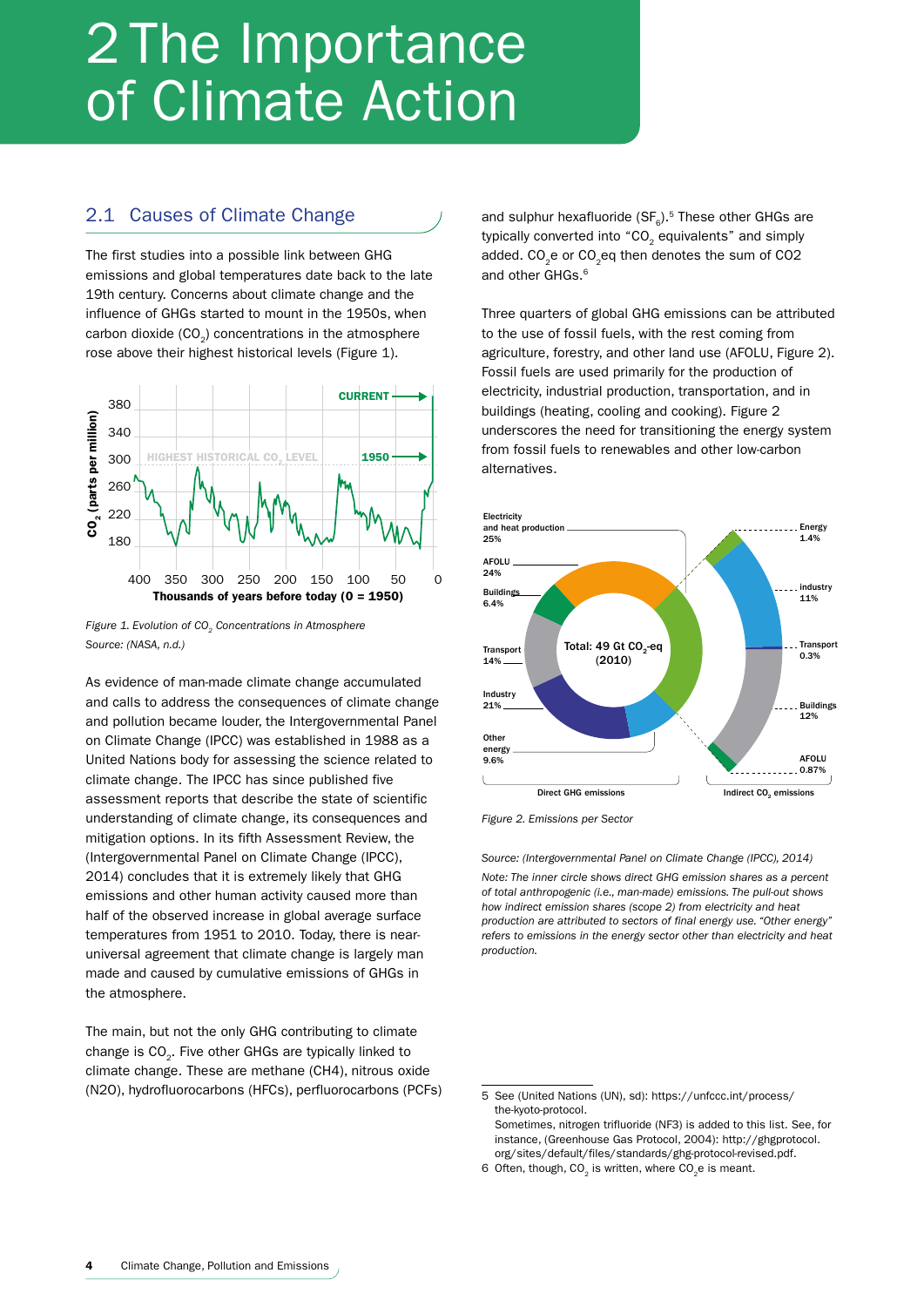## 2.2 Consequences of Climate Change

The exact consequences of climate change are difficult to predict, and depend on society's ability to slow down and eventually halt climate change. For instance, the (Intergovernmental Panel on Climate Change (IPCC), 2014) predicts a rise in sea levels between 60 and nearly 100 cm by 2100 (relative to 1986–2005) in its RCP8.5 (more than 4 degrees) scenario. In its more favourable RCP2.6 (less than 2 degrees) scenario, the expected rise is in the range of 30–50 cm. These are global averages; locally, changes may differ due to gravity, wind and ocean circulation. Lately, a number of studies have been published indicating that sea levels may rise significantly more than previously anticipated.<sup>7</sup> Obviously, such scenarios pose a potential threat to low-lying countries, including the Netherlands.

Some consequences of climate change are already visible. These include sea level rise, damage to ecosystems and biodiversity, freshwater shortages, and declining agricultural productivity.<sup>8</sup> Insurance companies report increasing costs as a result of extreme weather, although these can be mostly attributed to changes in socio-economic and demographic factors, such as higher economic activity in coastal areas and higher asset prices.<sup>9</sup> Different regions are impacted in different ways. Developing countries, especially in low-lying and dry tropical regions, without financial means for adaptation, are most at risk.

The urgency of climate action was reconfirmed in an IPCC special report on global warming of 1.5°C, published in 2018 at the request of the UNFCCC, following the adoption of the Paris Agreement.<sup>10</sup> The report finds that an additional 0.5°C rise in global temperatures beyond 1.5°C magnifies the impact of climate change, with irreversible damages such as the loss of some ecosystems. There is growing concern that a rise in temperatures beyond 1.5°C can trigger the melting of permafrost in Siberia, which contains hundreds of gigatonnes of CO<sub>2</sub> and methane. The released of such

large quantities into the atmosphere may trigger highly non-linear feedback loops on climate change.<sup>11</sup>

Climate change and related risks have been dominating the WEF Global Risks Report for many years. The risk assessments are based on surveys among the WEF's multi-stakeholder communities, the professional networks of its Advisory Board, and members of the Institute of Risk Management. In the 2020 Global Risks Report, climate-related risks account for three of the top five risks by likelihood and four by impact.<sup>12</sup> Respondents express a growing concern that environmental policies will fail, leading to temperature rises well beyond 2°C this century. Moreover, many of the other top risks – such as food and water crises, large scale involuntary migration, spread of infectious diseases, and loss of biodiversity – are intimately related to climate change. Because of these close linkages climate change is often referred to as a risk multiplier.

## 2.3 The Policy Response

In response, global leaders have sought to reduce GHG emissions. In 1992, the UNFCCC was adopted, setting non-binding limits on GHG emissions although lacking an enforcement mechanism. Since 1995, countries meet annually at the Conference of the Parties (COP) to assess progress in dealing with climate change. At the third meeting (COP3) in 1997, the parties adopted the Kyoto Protocol,<sup>13</sup> which sets binding obligations for developed countries to reduce GHG emissions over the period 2008–2012. The Kyoto Protocol entered into force in 2005, and was amended in 2012 (Doha Amendment). $14$ During the second period (2013–2020), parties committed to an 18% reduction of GHG emissions below 1990 levels. Ensuring environmental sustainability was one of the eight Millennium Development Goals in 2000.<sup>15</sup>

In 2015, the 21st Conference of the Parties (COP21) agreed to "holding the increase in the global average temperature to well below 2°C above pre-industrial levels and to pursue efforts to limit the temperature increase to 1.5°C above pre-industrial levels" (Paris Agreement).16

<sup>7</sup> For instance, (Vousdoukas, et al., 2018) estimate a sea level rise by 2100 (from 2000) up to 172 cm. Based on various peerreviewed publications, (Sweet, et al., 2017) find support for a global mean sea level rise from 2.0–2.7 m and recommend using a revised upper-bound scenario of 2.5 m by 2100. In his documentary An Inconvenient Truth (Guggenheim, 2006), Al Gore argues that sea levels could rise by as much as 6 m as a result of a collapse of a major ice sheet in Greenland or West Antarctica.

<sup>8</sup> See (PBL Netherlands Environmental Assessment Agency, 2015): https://www.pbl.nl/onderwerpen/klimaatverandering/vraag-enantwoord/wat-zijn-de-gevolgen-van-het-broeikaseffect.

<sup>9</sup> See (Hoeppe, 2016) or (International Association of Insurance Supervisors, 2018).

<sup>10</sup> See (Intergovernmental Panel on Climate Change (IPCC), 2018): https://www.ipcc.ch/sr15/.

<sup>11</sup> E.g., NASA: https://climate.nasa.gov/news/2785/unexpectedfuture-boost-of-methane-possible-from-arctic-permafrost/

<sup>12</sup> See (World Economic Forum (WEF), 2020).

<sup>13</sup> See (United Nations, 1998): https://unfccc.int/resource/docs/ convkp/kpeng.pdf

<sup>14</sup> See (United Nations, 2012): https://unfccc.int/files/kyoto\_ protocol/application/pdf/kp\_doha\_amendment\_english.pdf.

<sup>15</sup> See (United Nations, n.d.): https://www.un.org/millenniumgoals

<sup>16</sup> See (United Nations, 2015): https://unfccc.int/sites/default/ files/english\_paris\_agreement.pdf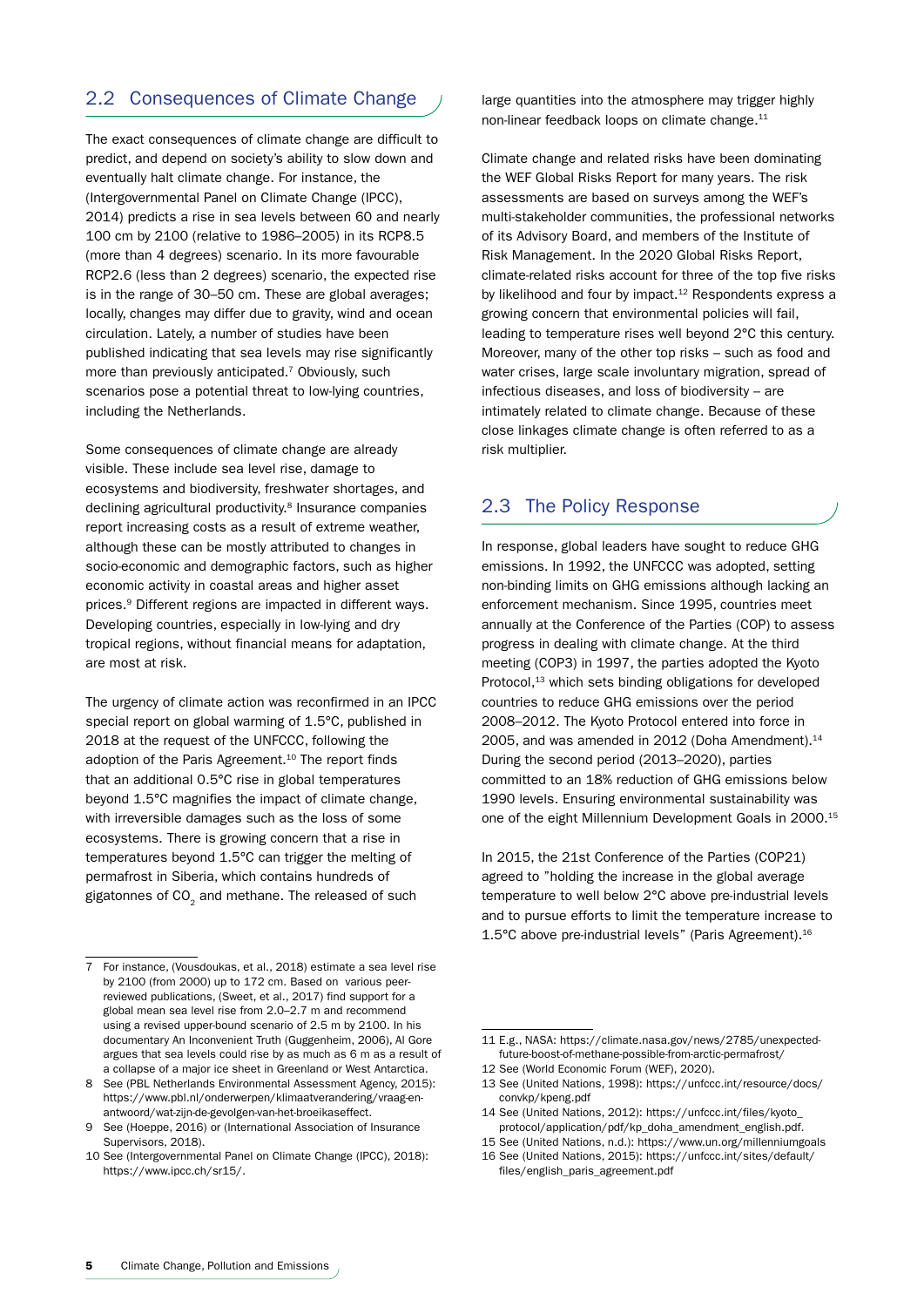The Paris Agreement also reaffirms the obligations of developed countries to support developing countries in building capacities for a low-carbon, climate-resilient future. The Paris Agreement was ratified and entered into force in 2016. It employs a bottom-up approach through the commitments of individual countries – Nationally Determined Contributions (NDCs) – that will be updated every five years.

The Paris Agreement is finding its way into national and international policies, such as the European Green Deal that aims for net-zero emissions in the European Union by 2050 and, as an interim step, to reduce carbon emissions by at least 55% by 2030 from their 1990 levels.17 In the Netherlands, the Climate Agreement provides a roadmap for achieving a similar ambition by 2030.18 The Agreement includes a financial sector commitment, signed by several of our clients. The implications are discussed in chapter 3.

Policies remain, however, are insufficient to keep global warming below 2°C. According to Carbon Action Tracker, current policies will likely result in more than 3°C rise in global temperatures by the end of this century (Figure 3). Current pledges as laid down in countries' NDCs ("pledges & targets" in Figure 3) are somewhat better, but still fall well short of the goals of the Paris Agreement. The European Environmental Agency concludes that the probability of staying below 1.5°C is less than 50%.



*Figure 3. Potential Increases in Global Temperatures Source: (Climate Action Tracker, 2019)*

### 2.4 The Carbon Budget

Views on the "safe" level of GHG concentrations in the atmosphere differ, and depend on the maximum rise in temperatures and – given inherent uncertainties in estimates – on the probability of staying below the maximum. A CO<sub>2</sub> concentration (excluding non-CO<sub>2</sub> GHGs) of 450 ppm is typically considered consistent with a 50% probability of keeping global temperature increases below 2°C.19 Others have argued for a lower maximum, which would bring the maximum temperature rise down (for the same probability) and increase the likelihood of staying below 2°C. The UN finds that global GHG emissions will have to peak by 2020 and decline rapidly thereafter to limit the increase in global average temperatures to no more than 1.5°C.<sup>20</sup>

The amount of  $CO<sub>2</sub>$  that can still be released into the atmosphere before temperatures exceed a certain level is known as the carbon budget. The concept was introduced by Carbon Tracker in 2011.<sup>21</sup> The size of the carbon budget depends on the ambition level for the rise in temperatures as well as the probability of not exceeding that level. Assuming a certain trajectory for emissions, the carbon budget can be expressed in years. Figure 4 shows the years remaining (from 2017) for different climate change ambitions if emission levels stay unchanged. Note that there is considerable model uncertainty in these estimates. For instance, Figure 4 suggests that we still have more than 7 years to cut emissions (to net zero) to have a 50% chance of staying below 1.5°C, while some argue that we passed that moment several years ago already.<sup>22</sup>

<sup>19</sup> The IEA 450 scenario was named after this ambition level.

<sup>20</sup> See (UN Environment, 2018): Emissions Gap Report.

<sup>21</sup> See (Carbon Tracker, 2011): https://www.carbontracker.org/ reports/carbon-bubble/

<sup>22</sup> (Hausfather, 2018) shows that even among studies based on the same ambition level, there is substantial disagreement about the size of the remaining carbon budget.

<sup>17</sup> See (European Commission, 2019b): https://ec.europa.eu/info/ sites/info/files/european-green-deal-communication\_en.pdf and (European Commission, 2020).

<sup>18</sup> See (Government of the Netherlands, 2019).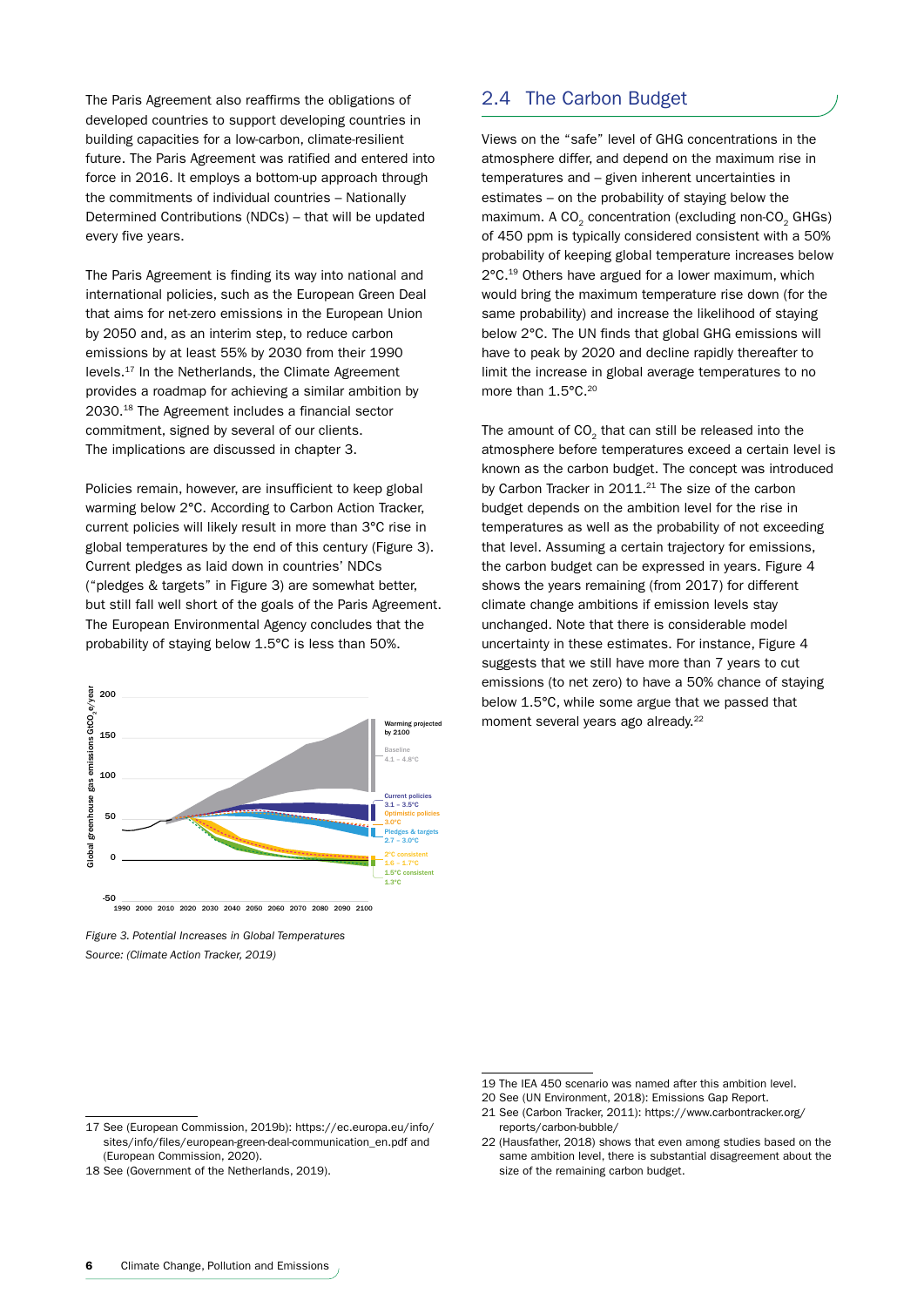

*Figure 4. Remaining Carbon Budget in Years from 2017 at Current Emissions*

*Source: (CarbonBrief, 2017)*

### 2.5 The Energy Transition as a Dual Challenge

The energy transition poses a dual challenge. The challenge is to lower emissions drastically, while at the same time servicing a growing demand for energy. Approximately one billion people globally live without access to electricity.23 The world population is estimated to grow from 7.6 billion people today to more than 11 billion people by 2100.<sup>24</sup> This implies that an additional nearly 5 billion people will need access to clean, reliable and affordable energy, $25$  reinforcing the need for decoupling energy supply from GHG emissions.

This decoupling consists of three main elements: greater energy efficiency, massive electrification of the demand for energy, and scaling up the supply of renewable energy.26 The latter is already happening. The supply of renewable energy is increasing rapidly (and costs are falling fast), albeit from a low base. $27$  As a proportion of primary energy supply, the share of renewables is still small (left chart in Figure 5). Further innovation is still needed to improve the reliability (continuous availability)

of renewable energy. Improvements in battery technology and demand management (dynamic pricing) reduce the mismatch between supply and demand, but longer periods without sunshine and wind still require base load power systems. Moreover, renewable energy generation and storage impose significant claims on some raw materials. Recycling and new technologies are needed to support further growth.



*Figure 5. Energy Supply and Demand (2017) Source: (International Energy Agency (IEA), 2019)*

*Note: Mtoe = Million tonnes of oil equivalents. One tonne of oil equivalent corresponds to 11.7 MWh, or 41.9 GJ. The difference between total supply and total demand is a reflection of conversion losses from generating electricity.*

Arguably, the main technological challenges are on the energy demand side. About 20–25% of final energy demand28 is electricity, which can in principle be generated from renewable sources. The complexity is in the other 75–80%, which today requires energy from fossil fuels.29 A substantial part of this 75–80% is from harder-to-abate sectors such as heavy industries (cement, steel, plastics) and heavy-duty transportation (trucking, shipping and aviation), where low-carbon technologies are either unavailable or economically unviable.

In a recent report, the (Energy Transitions Commission (ETC), 2018) describes options for decarbonising these harder-to-abate sectors by 2050.<sup>30</sup> All require a combination of approaches that include energy efficiency, recycling, logistics efficiency and low-carbon technologies.

<sup>23</sup> See (International Energy Agency (IEA), 2019), World Energy Outlook.

<sup>24</sup> See (United Nations (UN), 2017): https://www.un.org/ development/desa/en/news/population/world-populationprospects-2017.html

<sup>25</sup> This is Sustainable Development Goal 7. See (United Nations, n.d.): https://www.un.org/sustainabledevelopment/

<sup>26</sup> See (Energy Transitions Commission (ETC), 2018).

<sup>27</sup> See, for instance, (International Energy Agency (IEA), 2019).

<sup>28</sup> Final demand is total demand less demand from power utilities that convert primary energy sources – fossil-based and renewables – into electricity.

<sup>29</sup> See (Gates, 2018): https://www.gatesnotes.com/Energy/ My-plan-for-fighting-climate-change.

<sup>30</sup> The ETC was set up to help identify pathways for change in energy systems to ensure better growth and a better climate. It is led by Adair Turner, amongst others former chair of the UK Financial Services Authority, and brings together experts from energy companies, industry disruptors, investors, equipment suppliers, non-profit organisations, advisors, and academics.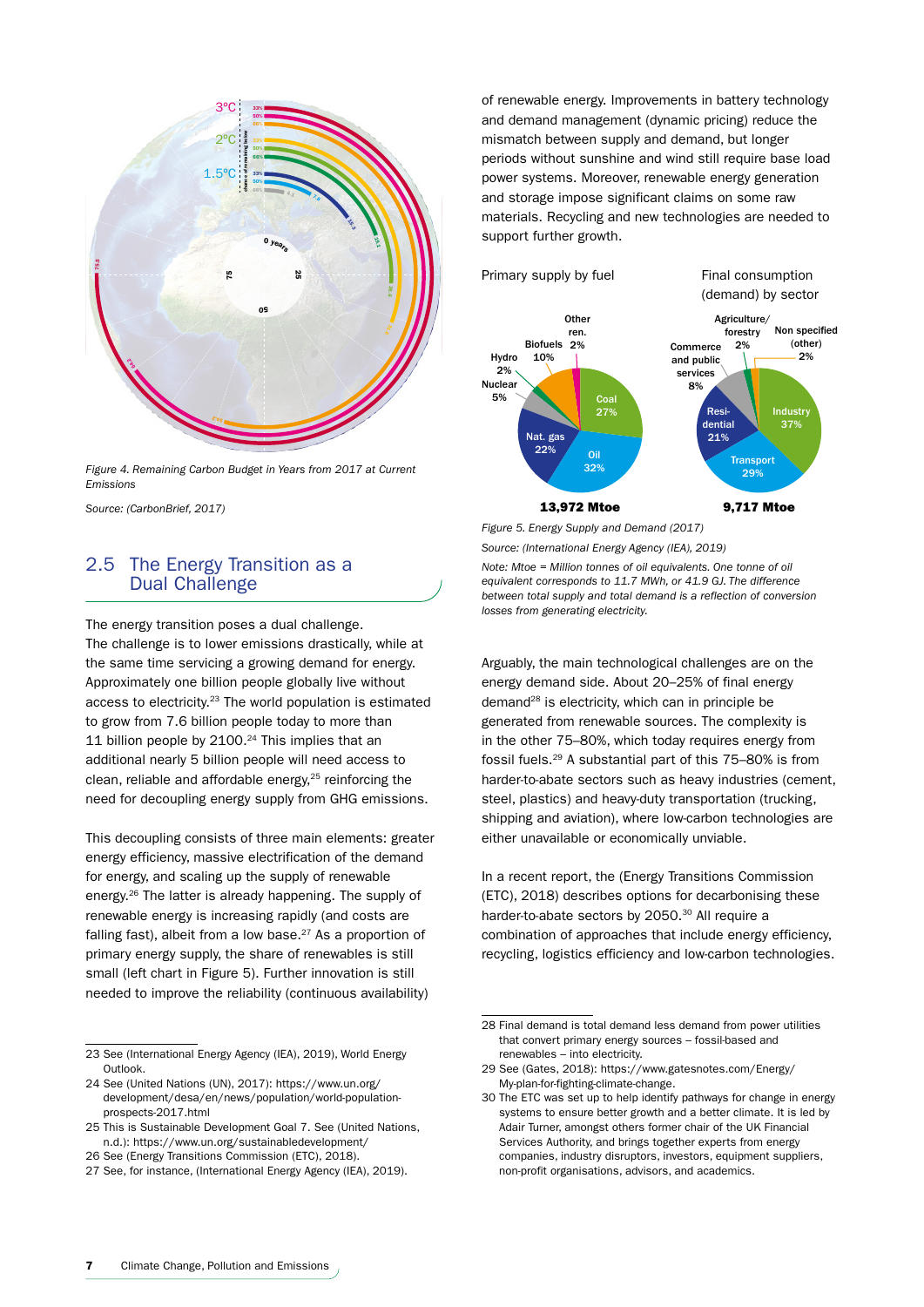For heavy industries, the latter include hydrogen, biomass and carbon capture and storage (CCS), in addition to direct electrification. For heavy-duty transportation, the report distinguishes between trucking on the one hand (electric engines and hydrogen) and shipping and aviation on the other (biofuels, ammonia and possibly hydrogen for shorter distances).

The ETC emphasises the need for supportive public policy, in particular the need for carbon prices that reflect their true cost to society (social cost of carbon) and public investments in innovation.31 Carbon prices are also instrumental in decarbonising the agricultural sector and for creating the right incentives that stimulate negativeemissions technologies, including CCS.

<sup>31</sup> The crucial role of the public sector is explained in great detail by (Mazzucato, 2015).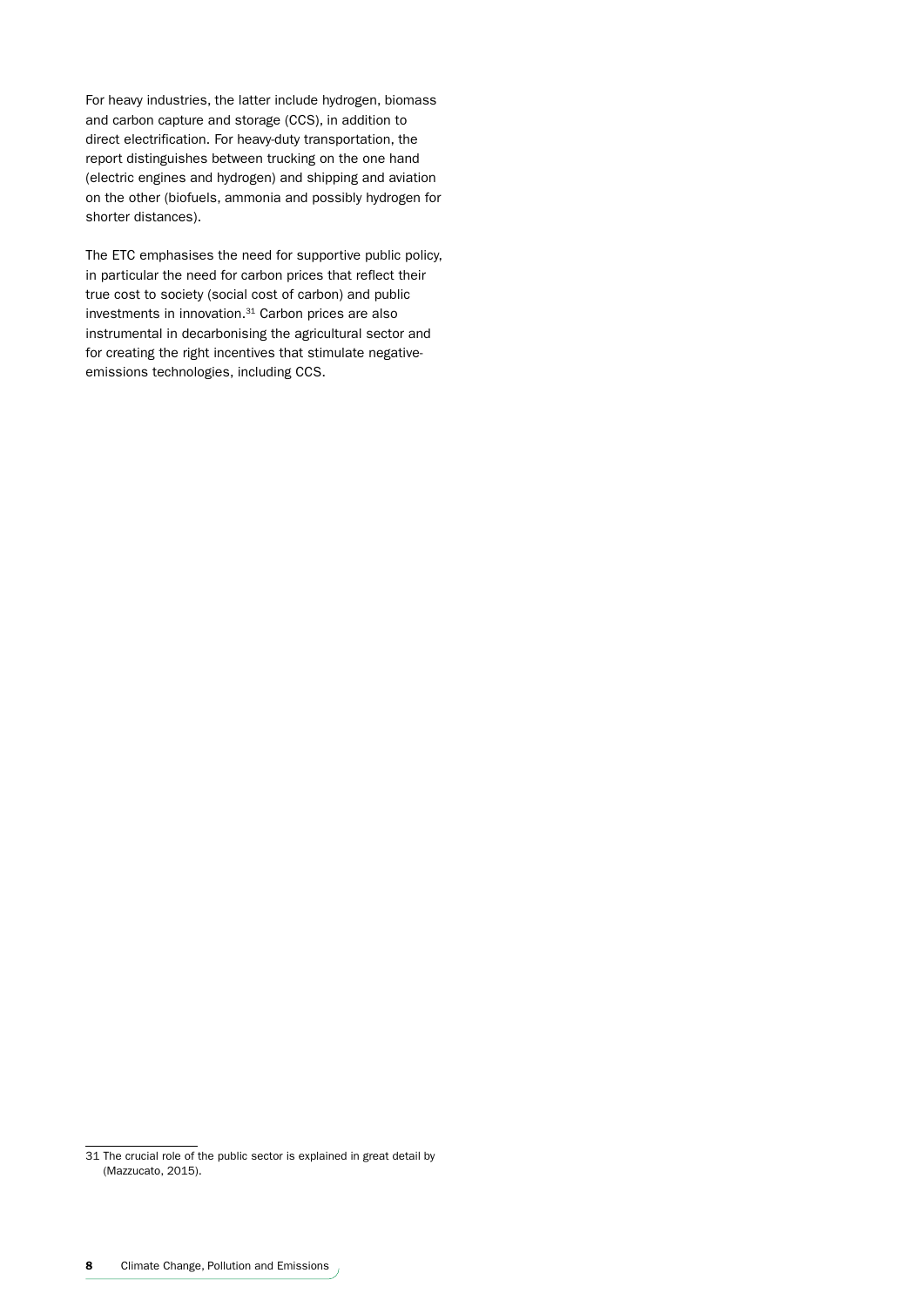# 3 Framework to Address Climate Change, Pollution and Emissions in Our Investment Portfolio

PGGM addresses climate change, pollution and emissions from three different (and partially overlapping) perspectives: financial materiality (the way in which climate change, pollution and emissions influence risk and return), positive and negative impact (in terms of societal and environmental changes). Table 1 provides the standards we apply as a framework to assess key issues and risks. Whilst other standards may exist, we feel these standards best enable us to address and prioritise issues. Moreover, we see these standards increasingly finding their way into legislation and regulation.32

### 3.1 Integrating Financially Material Risks and Opportunities in Investment Decisions

#### 3.1.1 Financial Risks

Climate-related financial risks are typically divided into physical and transition. Physical risks refer to the consequences of climate change. Physical risks can be chronic (changes in temperatures and precipitation leading to rising sea levels or droughts) or acute (extreme weather events like hurricanes or floods). Transition risks emerge if the causes of climate change – GHG emissions – are reduced or taken away. Proven reserves and companies dependent on those reserves are at risk of being downgraded (stranded assets).

| <b>Objectives and Standards</b> |  |  |  |
|---------------------------------|--|--|--|
|---------------------------------|--|--|--|

| Objectives                                                         | <b>Relevant standards</b>                                  |
|--------------------------------------------------------------------|------------------------------------------------------------|
| Integrating climate change, pollution and emissions as financially | Sustainability Accounting Standards Board (SASB)           |
| material risks and opportunities in investment decisions           | materiality map*                                           |
|                                                                    | <b>Task Force on Climate-related Financial Disclosures</b> |
|                                                                    | <b>Paris Agreement</b>                                     |

Reducing negative social and environmental impacts related to climate change, pollution and emissions

Increasing positive social and environmental impacts related to climate change, pollution and emissions

- Netherlands Climate Agreement
- OECD Guidelines for Multinational Enterprises
- UN Guiding Principles on Business and Human Rights (UNGPs)
- UN Sustainable Development Goals (SDGs)\*\*
- Netherlands Climate Agreement

#### *Table 1. Objectives and Standards*

- *\* See SASB (2018): https://materiality.sasb.org/*
- *\*\* See UN: https://www.un.org/sustainabledevelopment/*

<sup>32</sup> E.g. the OECD guidelines are to be translated into regulation and reporting requirements.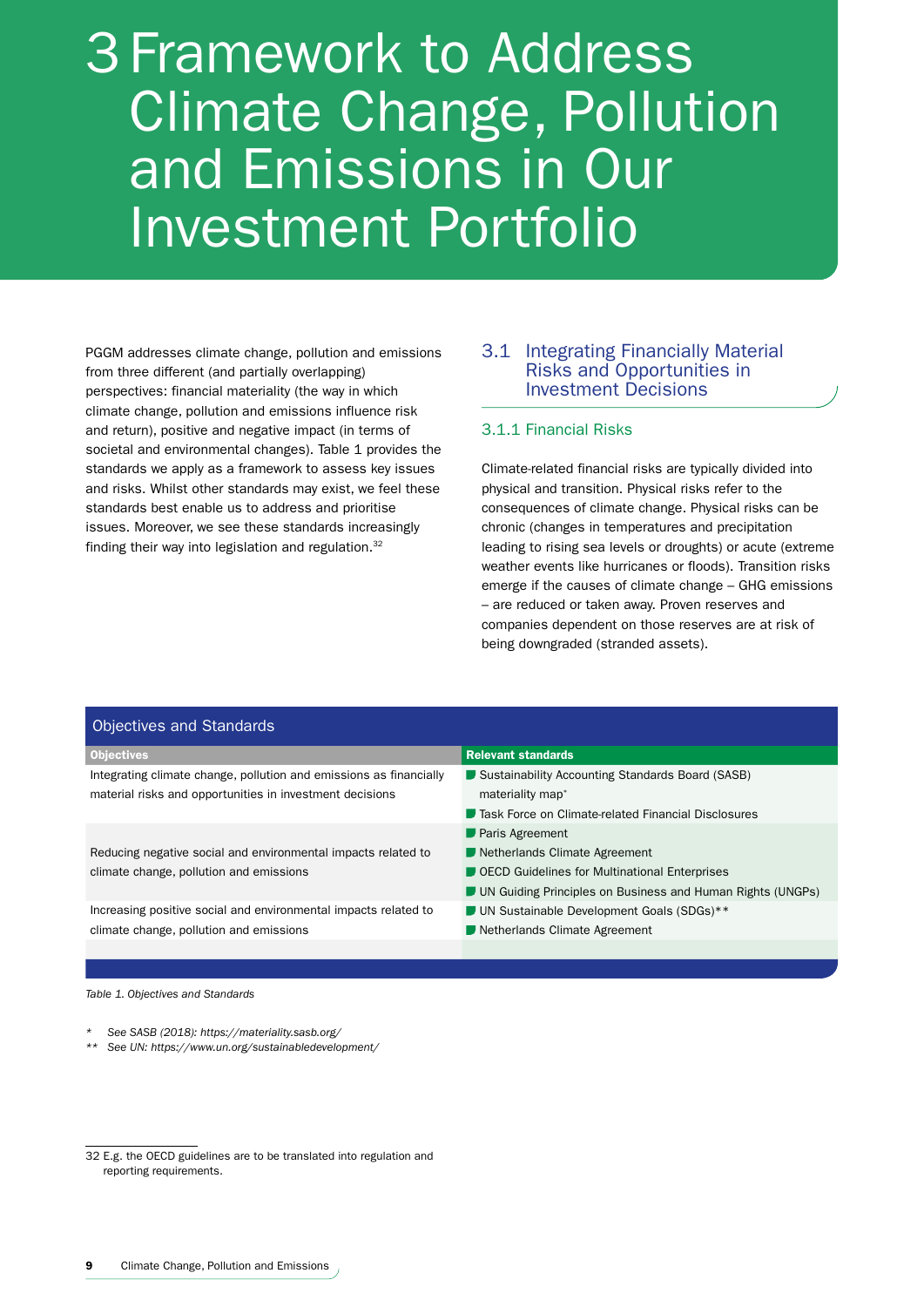In his landmark speech Breaking the Tragedy of the Horizon, former Bank of England governor and former chair of the Financial Stability Board Mark Carney discussed a third risk, liability.<sup>33</sup> Liability risk is closely related to physical risk. It emerges as victims of physical damages will seek compensation from others. Carney referred to insurance companies in particular – his speech was delivered at Lloyd's – but liability risks need not be limited to insurance companies. Carbon-intensive companies in particular could also be at risk.34

Physical and transition risks are not new. Extreme weather events are of all times. However, their frequency and severity increase as a result of climate change. Likewise, transitions happen whenever disruptive companies successfully challenge incumbents that are slow to adapt to new technologies or consumer preferences. The scale of the energy transition is however unprecedented.

In a world that is on a trajectory towards more than 3°C global warming (see Section 2.3), we must prepare for physical as well as transition risks. Physical risks are already materialising (Section 2.2), and so are transition risks, e.g., in power utilities (from coal to gas and renewables) and in automobiles (from internal combustion engines to electrical vehicles).

A key question is how these risks are reflected in valuations. Taking some risk is inherent to investment management and essential to our core task, providing a good pension at acceptable costs. This is true for traditional risks, such as interest rate risk, equity price risk, credit risk, etc. It is also true for climate-related financial risks. In line with, among others, the Network on Greening the Financial System or the Principles for Responsible Investment, we believe that some climerelated financial risks are currently underestimated and, hence, that some assets appear overvalued.<sup>35</sup>

We assess the financial materiality of climate-related risks and opportunities. A summary of a recent assessment can be found in our TCFD report.36 Among other things, this risk assessment demonstrates that:

- **Climate change affects virtually all sectors we invest in.** SASB's Materiality Map confirms that very few sectors and industries are immune to climate change, pollution and emissions: 37
- At the sector level, transition risks in a 2°C scenario are more pronounced than physical risks in a 4°C scenario. This is because transition risks are expected to happen more near-term and, hence, have a greater impact on net present values. Transition risks are, however, more balanced than physical risks, with some sectors winning and others losing from the transition;
- Sectors that perform well in 2°C scenario tend to underperform in a 4°C scenario, and vice versa.

Physical and transition risks are substantial, but still manageable in a well-diversified portfolio, provided the world is heading for an orderly transition.<sup>38</sup> The two main drivers of this transition are policy and technology. Public policy, in particular carbon prices, creates financial incentives for decarbonisation. Technology is needed to decarbonise hard-to-abate sectors and can facilitate the transition in other sectors without drastic changes in lifestyle.

To manage financially material risks, we need relevant, reliable and comparable information from investee companies. We expect companies to be transparent about their exposures and their approach towards managing them. We encourage them to adopt the framework of the Task Force on Climate-related Financial Disclosures (TCFD) and report on governance, strategy, risk management, as well as metrics and targets in relation to climate change.39 For direct investments in e.g., real estate and infrastructure, we increasingly rely on big data.

<sup>33</sup> See (Carney, 2015): https://www.bankofengland.co.uk/-/media/ boe/files/speech/2015/breaking-the-tragedy-of-the-horizonclimate-change-and-financial-stability.pdf.

<sup>34</sup> The first lawsuits against energy companies have been filed already, although these refer to rather specific cases, such as misleading investors (New York vs. ExxonMobil) or divesting from fossil fuels (Milieudefensie vs. Shell), rather than seeking compensation for past damages.

<sup>35</sup> See (Network for Greening the Financial System, 2019) or (Chatterjee, 2019). We note, however, that it is difficult to assess whether and to what extent climate-related risks are adequately reflected in market prices, particularly as the likelihood of various climate scenarios depends on global policy decisions, which are inherently unpredictable. Moreover, mispricings are unlikely to persist: as markets become more familiar with the risks of climate change, and policy uncertainty diminishes, mispricings should eventually disappear.

<sup>36</sup> See (PGGM, 2019): Climate-related Risks and Opportunities. More detailed follow-up studies can be found in, amongst others, (Carbon Risk Real Estate Monitor (CRREM), 2019) and (PGGM, n.d.)

<sup>37</sup> See (Sustainability Accounting Standards Board (SASB), n.d.). The most relevant factors include all indicators under Environment, and Product Design & Lifecycle Management and Physical Impacts of Climate Change under Business Model & Innovation. At least one of these indicators is considered material for a number of industries in a sector.

<sup>38</sup> See also (Schotten, van Ewijk, Regelink, Dicou, & Kakes, 2016), Time for Transition, or (Vermeulen, et al., 2018), An Energy Transition Risk Stress Test for the Financial System of the Netherlands.

<sup>39</sup> See (Task Force on Climate-related Financial Disclosures (TCFD), 2017): https://www.fsb-tcfd.org/wp-content/uploads/2017/06/ FINAL-2017-TCFD-Report-11052018.pdf.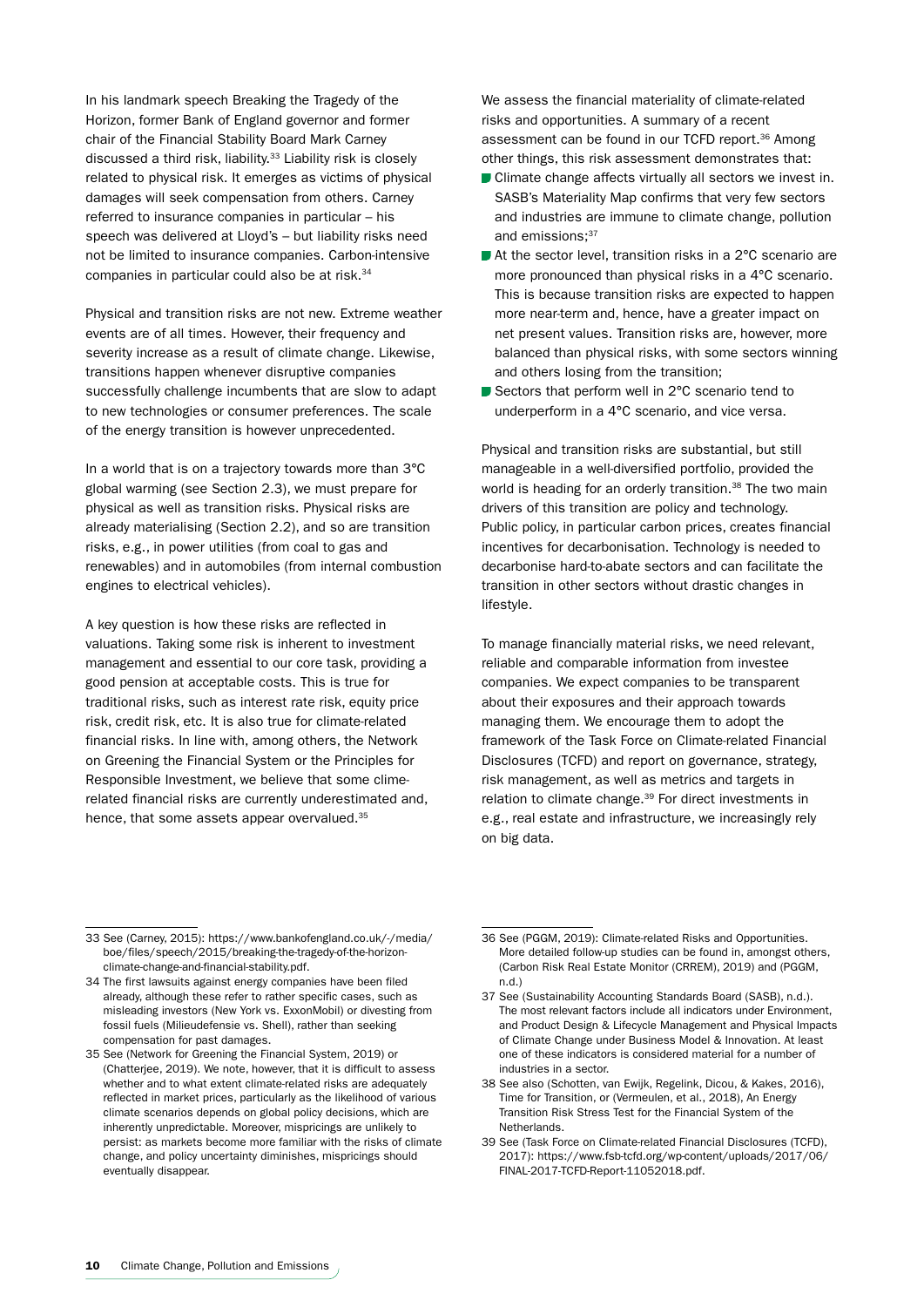#### 3.1.2 Opportunities

Climate change also brings substantial investment opportunities in mitigation (energy transition) and adaptation. Globally, the amount needed for the energy transition is estimated to be at least USD 1 trillion annually (the "clean trillion"), $40$  although some put the figure significantly higher. In his influential Review on the Economics of Climate Change, Stern (2006) estimates that the costs of stabilising GHG emissions amount to approximately 1% of GDP, subsequently revised to 2%, or approximately USD 1.5 trillion annually today.<sup>41</sup> The PBL Netherlands Environmental Assessment Agency projects average annual mitigation costs in the range of 1–3% of global GDP for a medium to likely chance of achieving temperature increases of not more than 2°C.<sup>42</sup> The European Commission reports an annual investment gap of nearly EUR 180 billion to achieve EU climate and energy targets by 2030.<sup>43</sup> For the Netherlands, McKinsey (2016) puts the figure at EUR 10 billion annually until 2040.44

At the same time, more investments in adaptation are needed to protect against rising sea levels and extreme weather. The majority of climate adaptation is publicly funded, with private investors contributing indirectly

41 See (Stern, 2006), Review on the Economics of Climate Change.

40 See (CERES, 2014), Investing in the Clean Trillion.

42 See (Hof, Boot, van Vuuren, & van Minnen, 2014). 43 See (European Commission, 2018): Action Plan: Financing

44 See (Roelofsen, de Pee, & Speelman, 2016):.

through investments in government or municipal bonds. Increasingly, however, governments and others are looking at private investors to contribute more directly to adaptation.45

For society, the benefits of mitigation outweigh the costs.46 This does not imply, however, that all mitigation opportunities are investable. This can be seen, for instance, from a GHG cost abatement curve. Figure 6 shows an early curve (from 2009), introduced by McKinsey. The width of each bar represents the potential carbon reduction of the activity; the height is an estimate of the net cost until 2030. Negative bars (on the left of the chart) imply a cost saving, while positive bars (on the right) represent a net cost. It appears that this particular curve has underestimated the efficiency gains in renewable energy like wind and solar, and in battery technologies.47 Still, it is clear that many carbon reduction propositions are not investable without some form of public support. This is true, among other things, for CCS and nuclear energy. Higher carbon prices would affect the cost/benefit trade-off of all propositions and make more of them investable.

Gas plant CCS retrofit Coals CCS retrofit

47 This is readily acknowledged by McKinsey. See (McKinsey & Company, 2017).



*Source: (McKinsey & Company, 2009)*

Sustainable Growth.

<sup>45</sup> See e.g., (Climate Action Network Europe, 2013): Climate Change Adaptation and the Role of the Private Sector.

<sup>46</sup> Stern (2006) and the PBL, among many others, argue that, in the long run, the benefits of mitigation outweigh the costs. The PBL projects that costs will increase rapidly beyond 2.5°C. Indicative figures are 7% to 25% for a warming of 5°C. Stern and PBL warn, however, that costs and benefits are unevenly distributed among countries.

Abatement cost € per tCO<sub>2</sub>e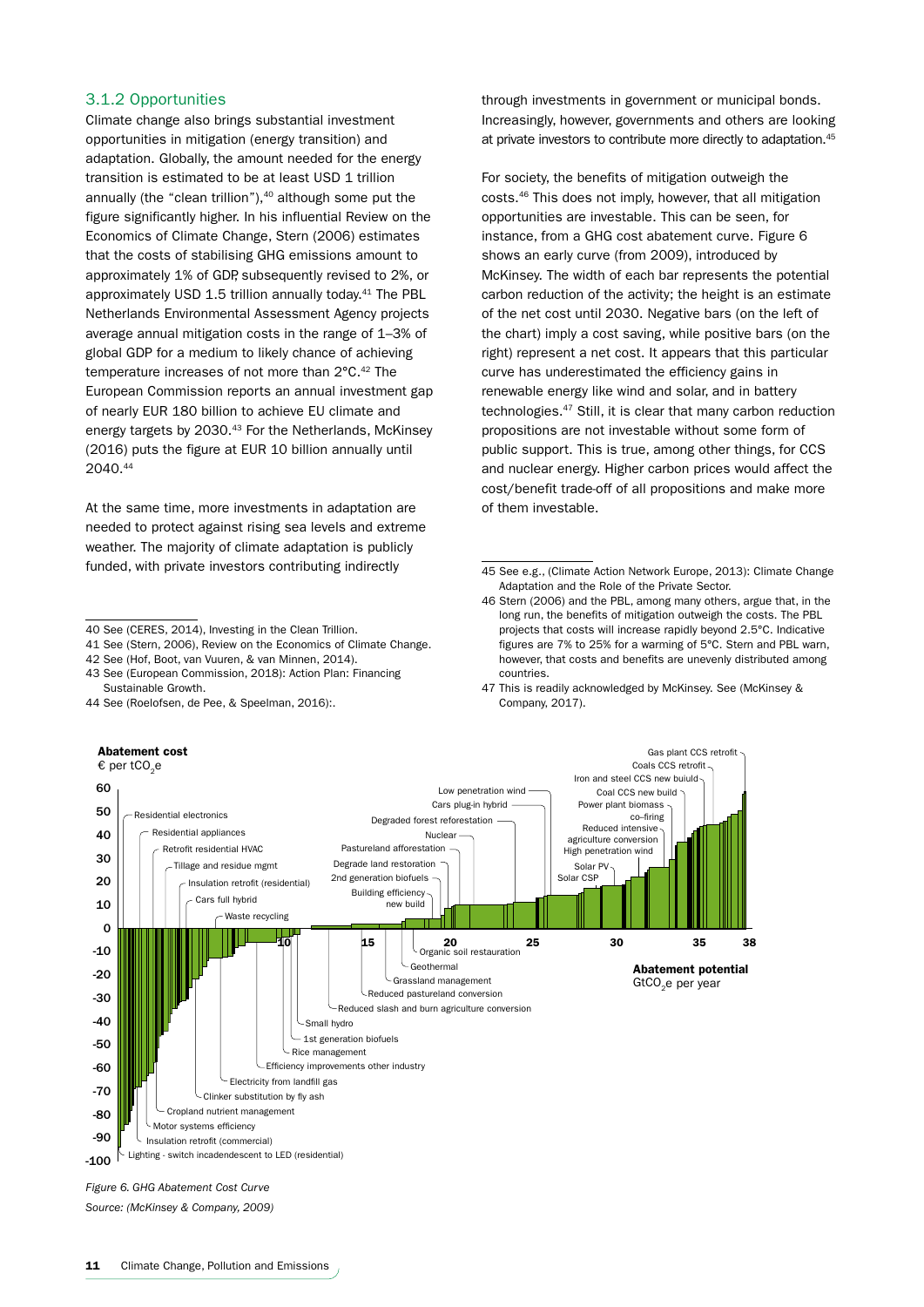#### 3.1.3 Portfolio Resilience

We invest for the long term. Above all, this implies balancing risks and expected returns. We manage our investments not only for the most likely or most desired outcome, but for a range of plausible scenarios. This is true for traditional risk factors such as interest rates, equity prices, inflation, etc. It is also true for climate change scenarios. It is our fiduciary duty to ensure that our portfolio is resilient under all scenarios that we consider plausible, even if those are undesirable from a socioecological perspective.<sup>48</sup>

We acknowledge that climate change poses a systemic risk that potentially compromises financial returns across a broad category of investments.<sup>49</sup> It is thus in our own interest – for financial and socioecological reasons – to avoid worst-case climate scenarios. Through active ownership, we exercise our influence to improve companies and thus reduce the likelihood of such scenarios. We invest in companies that provide solutions. Still, our influence is not unlimited.

Eliminating systemic climate risk – i.e., a tragedy of the commons<sup>50</sup> as much as a tragedy of the horizon  $$ requires collective action. This is best achieved through government intervention such as carbon taxes that increase the cost of pollution, or restrictions on the use of certain products. We support carbon taxes that reflect their socioecological cost, provided they are designed in the right way,<sup>51</sup> and use our influence to encourage governments to implement them. We analyse the potential impact of such taxes on the value of our investments, to ensure that our portfolio is resilient to a sudden rise in carbon prices.

### 3.2 Reducing Negative Social and Environmental Impact

We aim to reduce the negative impact related to climate change, pollution and emissions through our investment decisions and through active ownership. Since 2016,

we have been reducing the carbon footprint of our listed equity investments, with the ambition of halving the carbon intensity by 2020.52 Within the energy, utilities and materials sectors, we divest from the most carbonintensive companies, and rebalance into more carbonefficient companies. Utilities that generate more than 30% of their electricity from coal-fired power plants and energy companies that extract more than 10% of their oil from tar sands are excluded. Through divesting from carbon-intensive companies, we signal to these companies that high emissions are a concern to us, and encourage them to improve.

In 2019, several of our clients signed the financial sector commitment to the Dutch Climate Agreement.<sup>53</sup> This commitment involves, among other things, that we will measure and disclose the carbon footprint of all relevant investments, and that we formulate (additional) footprint reduction plans by 2022 at the latest.

In our Responsible Investment Guidelines.<sup>54</sup> we have committed ourselves to the OECD Guidelines for Multinational Enterprises<sup>55</sup> and the UN Guiding Principles on Business and Human Rights (UNGPs).<sup>56</sup> We expect companies we invest in to take these standards into account in their business practices. We consider human rights, labour rights, health and safety, natural resources and environmental protection important Responsible Business Conduct (RBC) topics.

#### Human rights, labour rights, health and safety

PGGM's position regarding human rights, labour rights, and health and safety is explained in PGGM's Human Rights Policy.57 This policy is applicable to all of PGGM's investments.

The energy transition brings specific human rights issues. The transition creates new job opportunities, but workers in the fossil fuel industries may not have the right skills and expertise. We encourage companies making the transition to provide training in order to retain staff and, where this is not possible, to provide a safety net for workers becoming redundant. Also, renewable energy – on-shore wind in particular – can arouse local protests.

<sup>48</sup> One might summarise this strategy as "Hope for the best, but prepare for the worst."

<sup>49</sup> See, for instance, (Mercer, 2019): Investing in a Time of Climate Change: The Sequel 2019.

<sup>50</sup> See, e.g., (Frischmann, 2018): https://blogs.scientificamerican. com/observations/the-tragedy-of-the-commons-revisited/.

<sup>51</sup> This implies, in particular, that governments spend the additional income wisely, e.g., through targeted subsidies on innovative technologies, or lower taxes on income. See e.g., (Parry, 2015): The Right Price. Also, it is important to ensure a level-playing field and avoid a loss of competitiveness if neighbouring countries do not implement similar policies. (Farid, et al., 2016), however, argue that even moving unilaterally may be in many countries' own interests, as improvements in air quality tend to outweigh losses, if any, from reduced competitiveness.

<sup>52</sup> See https://www.pggm.nl/english/who-we-are/press/Pages/ PFZW-halves-the-CO<sub>2</sub>-footprint-of-its-investments.aspx for more details.

<sup>53</sup> See (Government of the Netherlands, 2019, pp. 239-240).

<sup>54</sup> See PGGM (2014): https://www.pggm.nl/media/f4zoxray/ responsible-investment-implementation-framework\_may-2014\_ pggm.pdf.

<sup>55</sup> See OECD (2011): http://www.oecd.org/daf/inv/mne/48004323.pdf. 56 See UN (2011): https://www.ohchr.org/Documents/Publications/

GuidingPrinciplesBusinessHR\_EN.pdf.

<sup>57</sup> See PGGM (2016): https://www.pggm.nl/english/what-we-think/ Documents/PGGM-Human-Rights-Policy\_2016.pdf.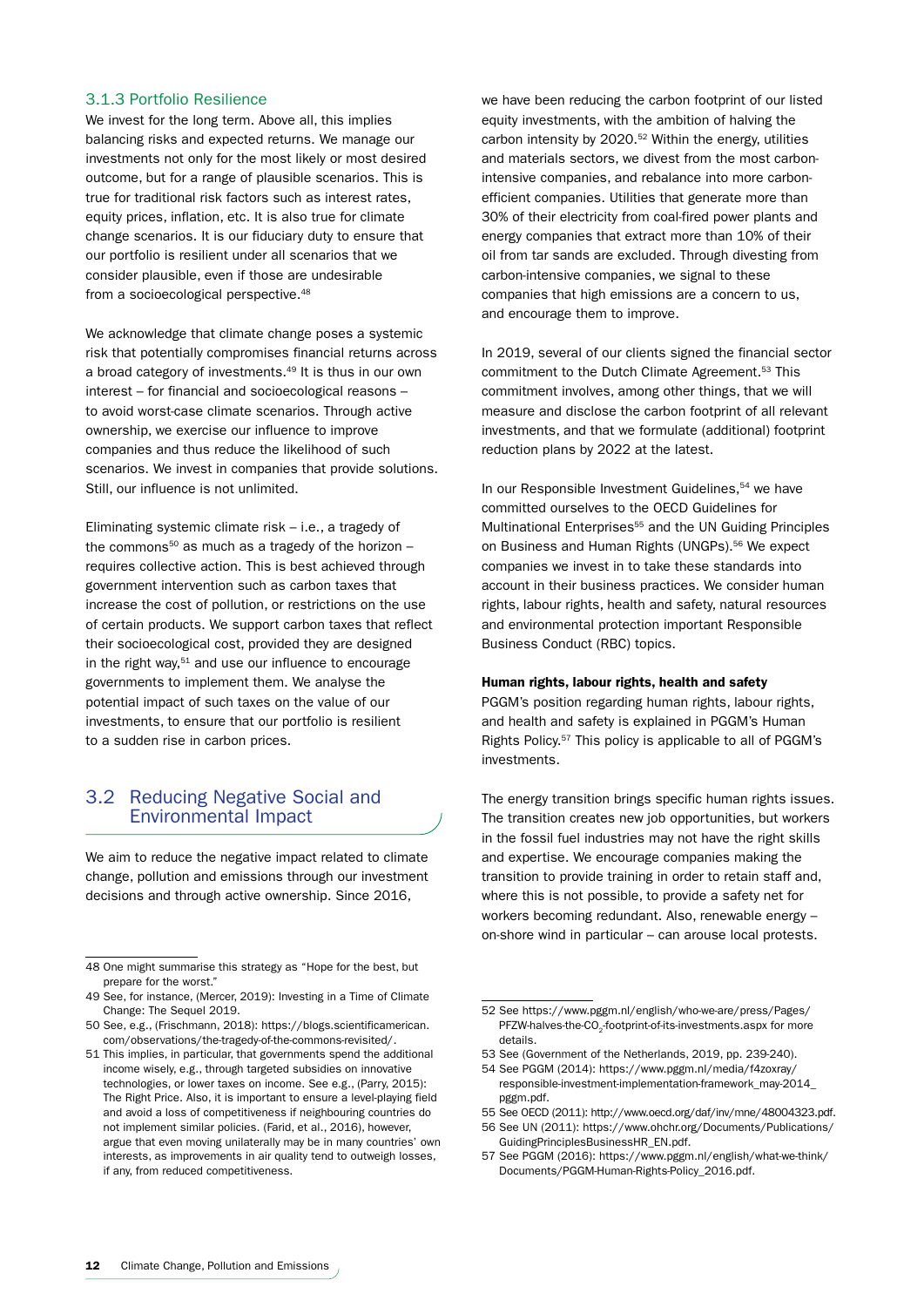We expect companies to involve local communities in extensive stakeholder dialogues. These aspects are collectively known as the just transition.

For companies in the mining, oil and gas industries, we see the OECD Due Diligence Guidance for Meaningful Stakeholder Engagement in the Extractive Sector as relevant guidance that can help them in avoiding and addressing adverse impacts.58 Companies in these industries should:

- Integrate stakeholder engagement into project planning and regular business operations through sharing of decision-making power with interested and affected parties;
- **P** Practice stakeholder engagement that is driven by stakeholders through ongoing consultation and followthrough;
- Develop a stakeholder engagement strategy which prioritises most severely affected rather than most influential stakeholders.

#### Environmental protection

Negative impacts on air, land, soil, water, forests and biodiversity should, to the extent possible, be prevented, minimised and remedied. We encourage companies to reduce GHG emissions where possible, to be efficient in their consumption of energy and natural resources, and to report on their performance. Specifically, we request investee companies to:

- **I**mplement a strong governance framework which clearly articulates the board's accountability and oversight of climate change risks and opportunities;
- Take action to reduce GHG emissions across the value chain;
- **Provide enhanced corporate disclosure in line with the** recommendations of the TCFD.59

The selection of engagement companies and prioritisation of engagement activities is delegated to our asset manager.

### 3.3 Increasing Positive Social and Environmental Impact

The United Nations have adopted four SDGs with direct links to climate change, pollution and emissions:

- SDG7: Ensure access to affordable, reliable, sustainable and modern energy;
- SDG11: Make cities inclusive, safe, resilient and sustainable;
- SDG12: Responsible consumption and production:
- SDG13: Take urgent action to combat climate change and its impacts.

PFZW has an the ambition to double its positive impact to these and three other focus SDGs, related to its focus themes "people & health" and "climate change", by 2025. This ambition comes on top of its previous ambition to quadruple investments in solutions, from €5 billion in 2014 to €20 billion in 2020. Through the Dutch Climate Agreement, some of our clients, including PFZW, have committed, among other things, to invest on a best-effort basis in the energy transition within the constraints posed by the regulatory framework and risk/ return constraints.<sup>60</sup>

The energy transition creates investment opportunities to contribute to a low-carbon economy. We invest in energy efficiency and renewable energy through public and private markets. We support and encourage energy producers and users in making the transition from fossil fuels to renewables, in their products and processes. We encourage companies with credible transition plans to issue green bonds that we can invest in. We invest in older real estate with the aim of renovating buildings and making them energy efficient.

As Figure 6 demonstrates, a wide range of investment opportunities exists with a positive societal or environmental impact as well as a market risk-adjusted rate of return. We actively seek investment opportunities that contribute to climate mitigation and at the same time generate a competitive risk-adjusted return. This contribution must be measurable. There are various metrics for measuring climate mitigation. The two most frequently used are renewable energy produced and GHG emissions avoided.

<sup>58</sup> See (OECD, 2017): http://www.oecd.org/publications/oecd-duediligence-guidance-for-meaningful-stakeholder-engagement-in-theextractive-sector-9789264252462-en.htm.

<sup>59</sup> See (Task Force on Climate-related Financial Disclosures (TCFD), 2017).

<sup>60</sup> See (Government of the Netherlands, 2019, pp. 239-240).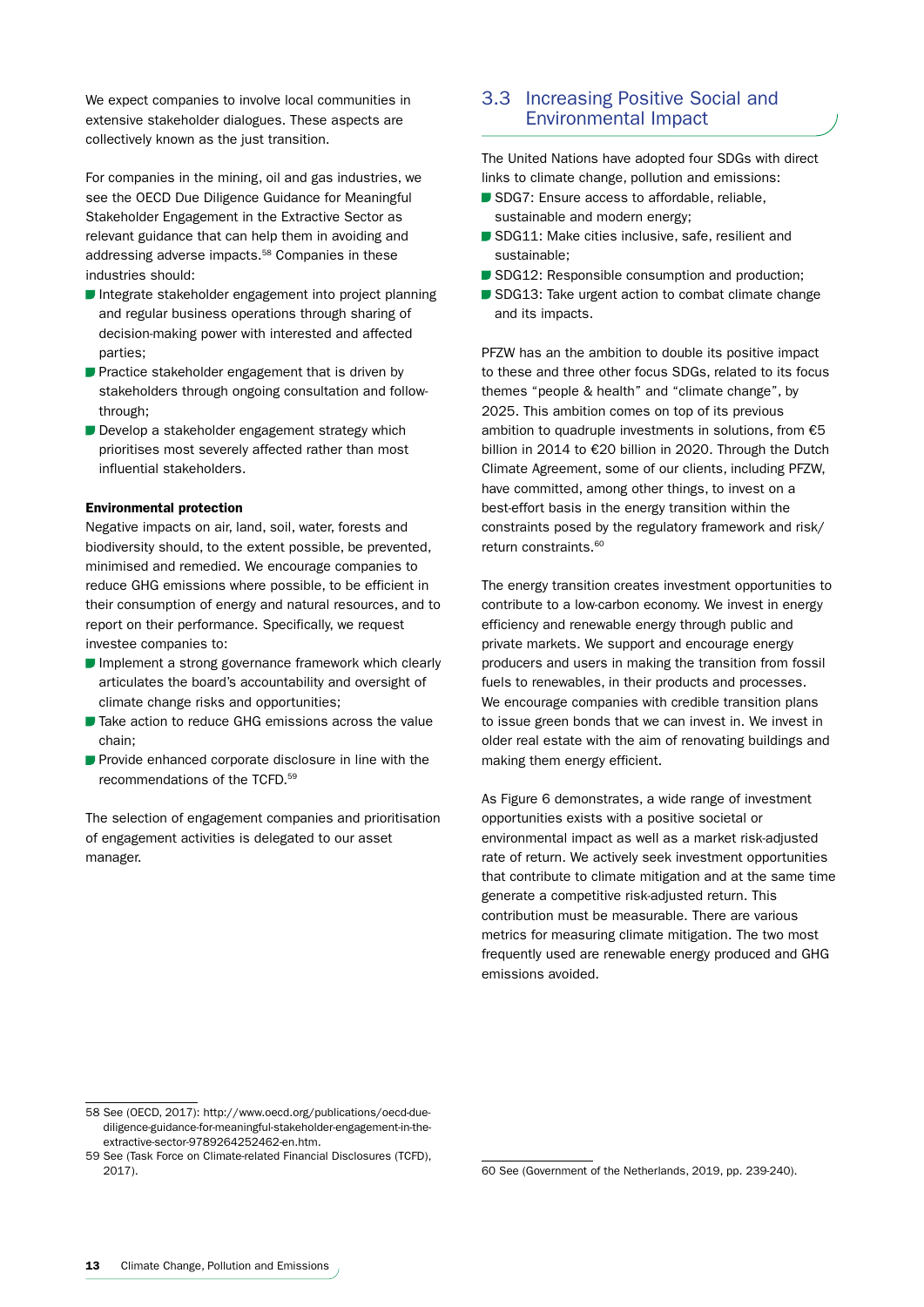# 4 Conclusions and Further Steps

Climate change, pollution and emissions is considered one of the main global risks for society. It also brings financial risks to investment portfolios. We manage these risks through a combination of portfolio reallocation and engagement, in line with industry standards. The energy transition brings new opportunities, many – although not all – investable. Our objective is to have a portfolio that is resilient under various climate scenarios, while at the same time generating positive impact where we can, and avoiding negative impact.

The publication of this policy paper coincides with the conclusion of our largest client's investment policy 2020, which had climate change, pollution and emissions as one of its focus themes. In 2014, PFZW formulated strong sustainability ambitions, including the ambition to halve the carbon intensity of our listed equity portfolio and to quadruple our investments in solutions for societal challenges, including climate change. Today, we are proud to have delivered on these ambitions on behalf of our clients, and nearly succeeded in reaching all of their goals. We are also happy to see that other investors are taking similar steps. At the same time, we must also acknowledge that global emissions are still on the rise, despite a temporary drop due to Covid-19, emphasising the need to coordinated policy action.

Going forward, we continue to explore new opportunities to contribute to the energy transition. A concrete example is a new private equity mandate to invest in sustainable solutions for societal challenges, including climate change, pollution and emissions.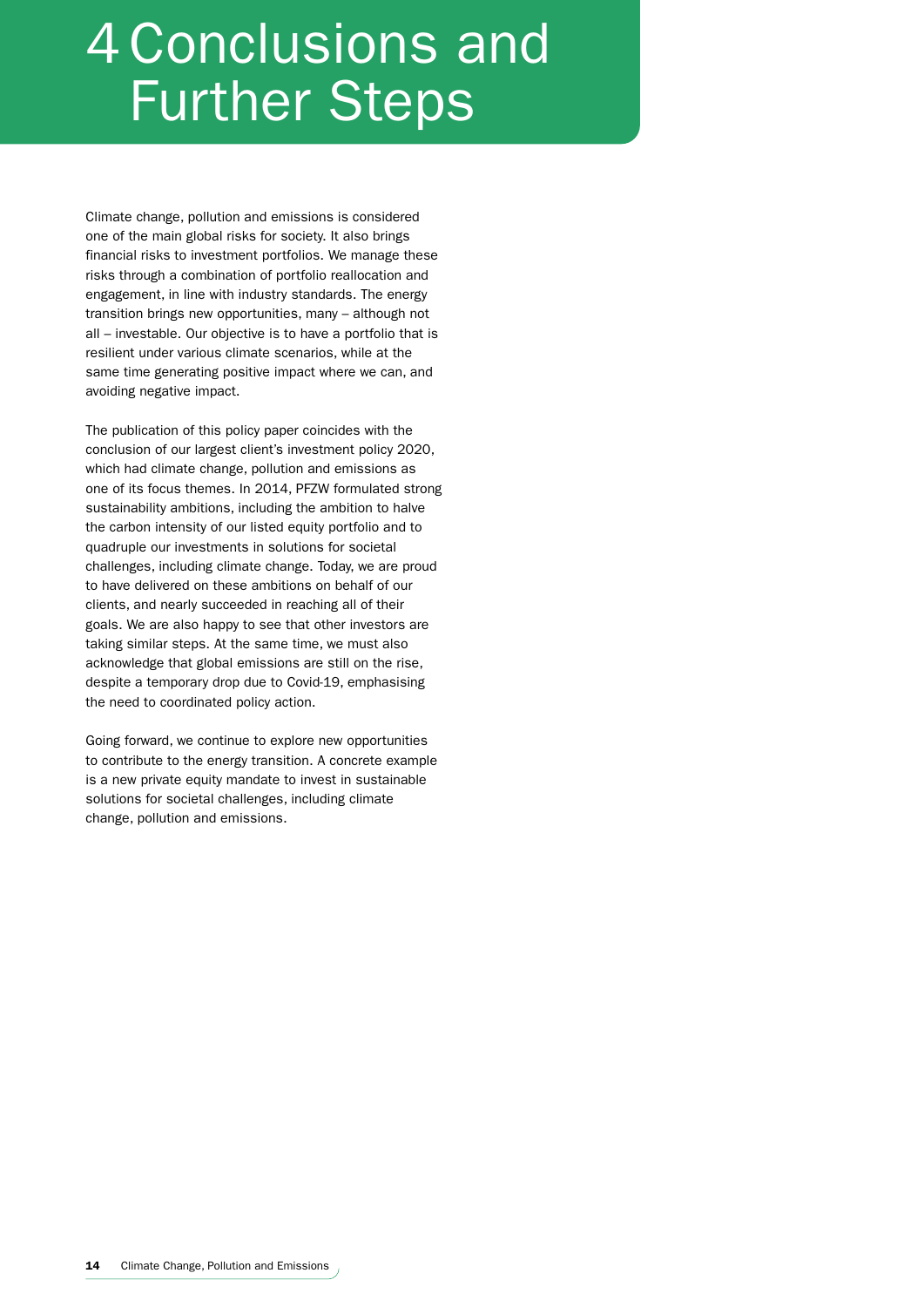# 5 References

Australian Council of Superannuation Investors. (2016). *Fossil Fuel Investments*. Australian Council of Superannuation Investors. Retrieved from https://www.acsi.org.au/images/16FossilFuelInvestments.pdf

Blitz, D., & Swinkels, L. (2020). Is Exclusion Effective? *Journal of Portfolio Management*, 1–7.

Carbon Risk Real Estate Monitor (CRREM). (2019). *Stranding Risk & Carbon: Science-Based Decarbonising of the EU Commercial Real Estate Sector*.

Carbon Tracker. (2011). *Unburnable Carbon: Are the World's Financial Markets Carrying a Carbon Bubble?* Carbon Tracker. Retrieved from https://www.carbontracker.org/reports/carbon-bubble/

CarbonBrief. (2017, 4 5). *Carbon Countdown*. Retrieved from https://www.carbonbrief.org/analysis-four-years-left-one-pointfive-carbon-budget

Carney, M. (2015). *Breaking the Tragedy of the Horizon – Climate Change and Financial Stability*. London: Bank of England. Retrieved from https://www.bankofengland.co.uk/-/media/boe/files/speech/2015/breaking-the-tragedy-of-the-horizonclimate-change-and-financial-stability.pdf

CERES. (2014). *Investing in the Clean Trillion: Closing The Clean Energy Investment Gap*. Retrieved from https://www.ceres.org/resources/reports/investing-clean-trillion-closing-clean-energy-investment-gap

Chatterjee, S. (2019). *Markets are Underprepared for Climate-related Policy Risks*. Retrieved from https://www.unpri.org/ markets-are-underprepared-for-climate-related-policy-risks/4823.article

Climate Action Network Europe. (2013). *Climate Change Adaptation and the Role of the Private Sector: Creating Effective Tools for Private Sector Engagement*.

Climate Action Tracker. (2019, 4 8). 2100 *Warming Projections*. Retrieved from https://climateactiontracker.org/global/ temperatures/

De Nederlandsche Bank (DNB). (2018). *SDG impact indicators*: A guide for investors and companies. Amsterdam: DNB.

DNV GL. (2018). *Energy Transition Outlook 2018: A Global and Regional Forecast to 2050*. DNV GL. Retrieved from https://annualreport.dnvgl.com/2018/#Energy-Transition-Outlook

Energy Transitions Commission (ETC). (2018). *Mission Possible: Reaching Net-Zero Carbon Emissions from Harder-to-Abate Sectors by Mid-Century*. Retrieved from http://www.energy-transitions.org/sites/default/files/ETC\_MissionPossible\_ FullReport.pdf

European Commission. (2018). *Action Plan: Financing Sustainable Growth*. Retrieved from https://eur-lex.europa.eu/ legal-content/EN/TXT/?uri=CELEX:52018DC0097

European Commission. (2019b). *Communication on The European Green Deal*.

European Commission. (2020). *State of the Union: Commission raises climate ambition and proposes 55% cut in emissions by 2030*. Retrieved from https://ec.europa.eu/commission/presscorner/detail/en/IP\_20\_1599

European Commission. (n.d.). *2030 Climate & Energy Framework*. Retrieved from https://ec.europa.eu/clima/policies/ strategies/2030\_en

European Environment Agency. (2019, 3 5). *Observed trends in total global greenhouse gas concentrations, including aerosols*. Retrieved from https://www.eea.europa.eu/data-and-maps/daviz/observed-trends-in-total-global-5#tab-chart\_3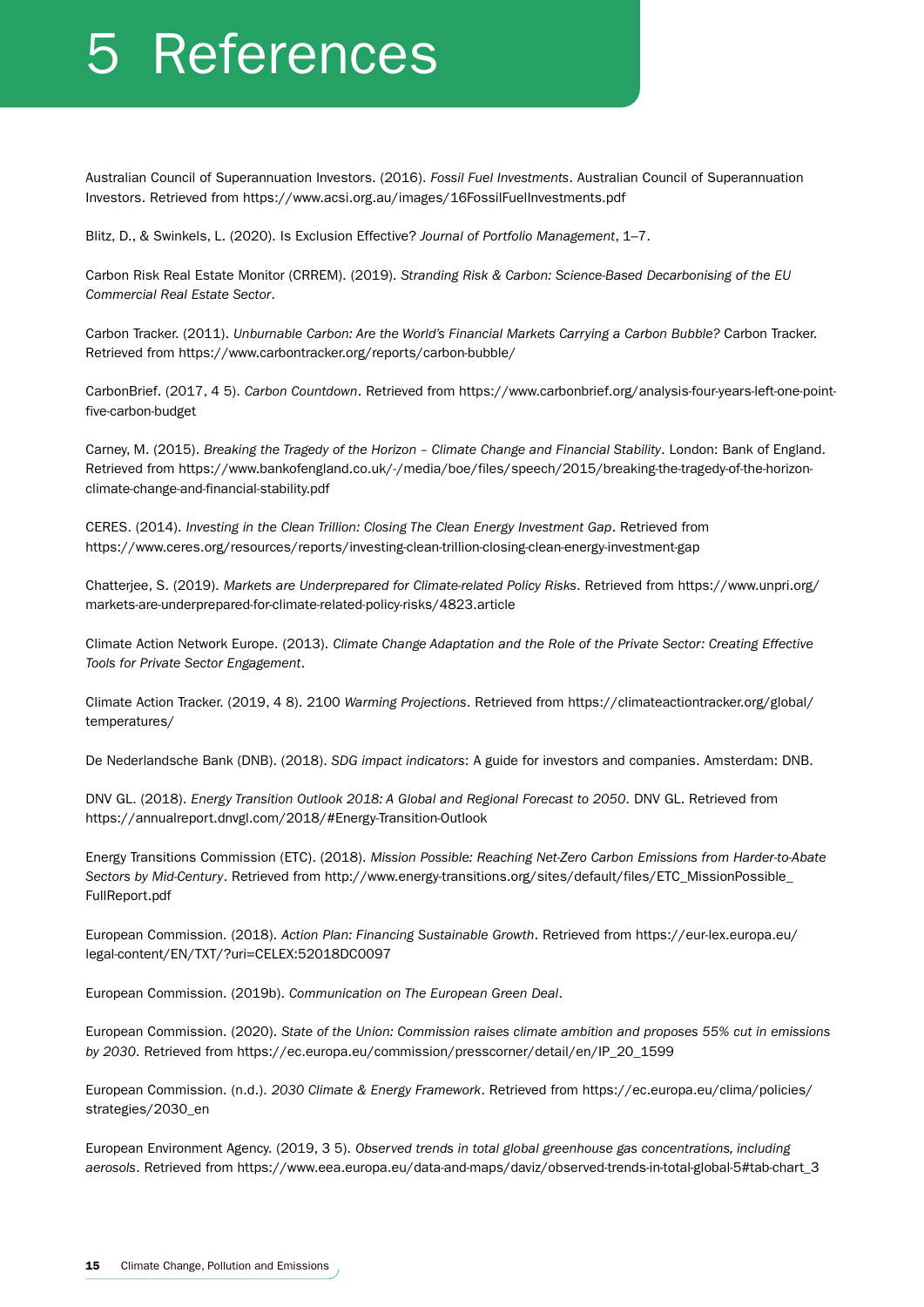Farid, M., Keen, M., Papaioannou, M. G., Parry, I. W., Pattillo, C. A., & Ter-Martirosyan, A. (2016). *After Paris: Fiscal, Macroeconomic and Financial Implications of Global Climate Change*. 16(01). Retrieved from https://www.imf.org/~/ media/Websites/IMF/imported-full-text-pdf/external/pubs/ft/sdn/2016/\_sdn1601.ashx

Frischmann, B. (2018). The Tragedy of the Commons, Revisited. Retrieved from https://blogs.scientificamerican.com/ observations/the-tragedy-of-the-commons-revisited/

Gates, B. (2018). *Climate Change and the 75% Problem*. Retrieved from https://www.gatesnotes.com/Energy/My-plan-forfighting-climate-change

Government of the Netherlands. (2019). *Climate Agreement*. Retrieved from https://www.klimaatakkoord.nl/binaries/ klimaatakkoord/documenten/publicaties/2018/12/21/ontwerp-klimaatakkoord/Ontwerp+van+het+Klimaatakkoord\_ compleet\_web.pdf

Greenhouse Gas Protocol. (2004). *Corporate Accounting and Reporting Standard*. World Resources Institute and World Business Council for Sustainable Development. Retrieved from http://ghgprotocol.org/sites/default/files/standards/ ghg-protocol-revised.pdf

Guggenheim, D. (Director). (2006). *An Inconvenient Truth* [Motion Picture].

Hausfather, Z. (2018). *Analysis: How Much 'Carbon Budget' is Left to Limit Global Warming to 1.5C?* Retrieved from https://www.carbonbrief.org/analysis-how-much-carbon-budget-is-left-to-limit-global-warming-to-1-5c

Hoeppe, P. (2016). Trends in Weather Related Disasters – Consequences for Insurers and Society. *Weather and Climate Extremes*, 70-79.

Hof, A., Boot, P., van Vuuren, D., & van Minnen, J. (2014). *Costs and Benefits of Climate Change Adaptation and Mitigation: An Assessment on Different Regional Scales*. PBL Netherlands Environmental Assessment Agency.

Intergovernmental Panel on Climate Change (IPCC). (2014). *Climate Change 2014: Mitigation of Climate Change. Contribution of Working Group III to the Fifth Assessment*. Cambridge, UK and New York, USA: Cambridge University Press.

Intergovernmental Panel on Climate Change (IPCC). (2014). *Climate Change 2014: Synthesis Report*. Geneva: IPCC.

Intergovernmental Panel on Climate Change (IPCC). (2018). *Global Warming of 1.5ºC*.

Intergovernmental Panel on Climate Change (IPCC), Working Group I. (2013). *Climate Change 2013: The Physical Science Basis*. Cambridge, UK and New York, USA: Cambridge University Press.

International Association of Insurance Supervisors. (2018). *Issues Paper on Climate Change Risks to the Insurance Sector*. Basel: International Association of Insurance Supervisors.

International Energy Agency (IEA). (2019). *World Energy Balances: Overview. International Energy Agency*. Retrieved from https://webstore.iea.org/world-energy-balances-2019-overview

International Energy Agency (IEA). (2019). *World Energy Outlook*. Retrieved from https://www.iea.org/weo2018/

Mazzucato, M. (2015). *The Entrepreneurial State: Debunking Public vs. Private Sector Myths* (Revised ed.). PublicAffairs.

McKinsey & Company. (2009). *Pathways to a Low-Carbon Economy: Version 2 of the Global Greenhouse Gas Abatement Cost Curve*. McKinsey & Company. Retrieved from https://www.mckinsey.com/~/media/McKinsey/Business%20Functions/ Sustainability/Our%20Insights/Pathways%20to%20a%20low%20carbon%20economy/Pathways%20to%20a%20low%20 carbon%20economy.ashx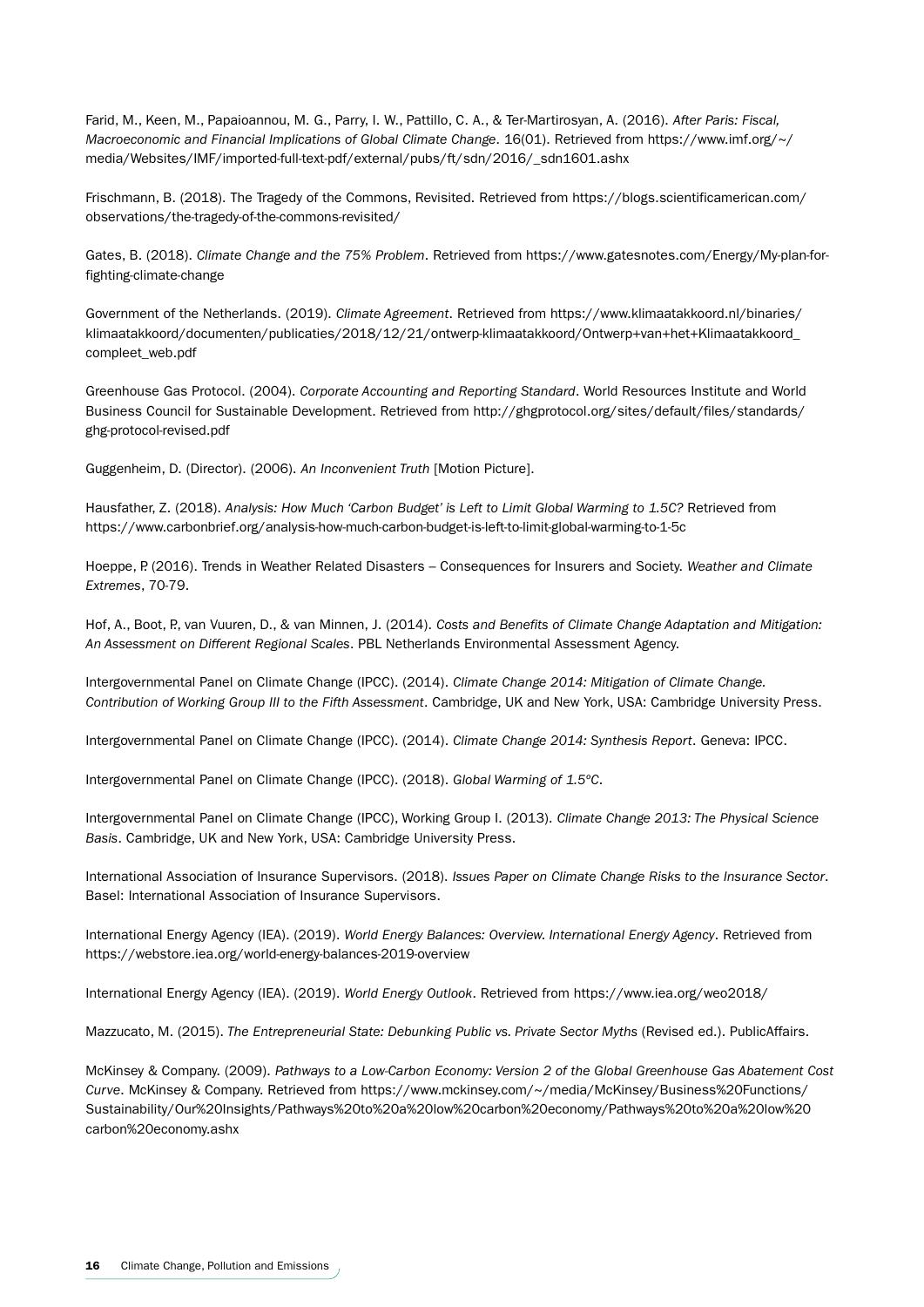McKinsey & Company. (2017). *A Revolutionary Tool for Cutting Emissions, Ten Years on*. Retrieved from https://www.mckinsey.com/about-us/new-at-mckinsey-blog/a-revolutionary-tool-for-cutting-emissions-ten-years-on

Mercer. (2019). *Investing in a Time of Climate Change: The Sequel 2019*. Mercer.

NASA. (n.d.). *Carbon Dioxide*. Retrieved from https://climate.nasa.gov/vital-signs/carbon-dioxide/

NASA. (n.d.). *Global Temperature*. Retrieved from https://climate.nasa.gov/vital-signs/global-temperature/

Network for Greening the Financial System. (2019). *A Call for Action: Climate Change as a Source of Financial Risk*.

OECD. (2011). *OECD Guidelines for Multinational Enterprises*. Paris: OECD.

OECD. (2017). *Due Diligence Guidance for Meaningful Stakeholder Engagement in the Extractive Sector*. Paris: OECD. Retrieved from http://www.oecd.org/publications/oecd-due-diligence-guidance-for-meaningful-stakeholder-engagement-inthe-extractive-sector-9789264252462-en.htm

Olivier, J. G., & Peters, J. A. (2020). *Trends in Global CO2 and Total Greenhouse Gas Emissions: 2019 Report*. Den haag: PBL Netherlands Environmental Assessment Agency. Retrieved from https://www.pbl.nl/sites/default/files/cms/publicaties/ pbl-2018-trends-in-global-co2-and-total-greenhouse-gas-emissons-2018-report\_3125.pdf

Parry, I. (2015). The Right Price. *Finance & Development*. Retrieved from https://www.imf.org/external/pubs/ft/ fandd/2015/12/pdf/parry.pdf

PBL Netherlands Environmental Assessment Agency. (2015). *Wat zijn de gevolgen van het broeikaseffect?* Opgehaald van https://www.pbl.nl/onderwerpen/klimaatverandering/vraag-en-antwoord/wat-zijn-de-gevolgen-van-het-broeikaseffect

Pensioenfonds Zorg en Welzijn (PFZW). (2014, June). Retrieved from Beleggingsbeleid 2020: https://www.pfzw.nl/ Documents/Over-ons/PFZW\_Beleggingsbeleid\_2020.pdf

Pensioenfonds Zorg en Welzijn (PFZW). (2014, June). Retrieved from Beleid Verantwoord Beleggen: https://www.pfzw.nl/ Documents/Over-ons/verantwoord-beleggen/Beleid\_Verantwoord\_Beleggen.pdf

PFZW. (2014). *Beleggingsbeleid 2020*.

PFZW. (n.d.). *Jaarbericht Duurzaam Beleggen*. Retrieved from https://duurzaambeleggen.jaarverslagpfzw.nl/

PGGM. (n.d.). Retrieved from Investing in solutions: https://www.pggm.nl/english/what-we-do/Pages/Investing-insolutions.aspx

PGGM. (n.d.). Retrieved from Impact: https://www.pggm.nl/english/what-we-do/Pages/BiO\_Impact.aspx

PGGM & Munich Re. (2019). *Climate Risk Assessment in Global Real Estate Investing*.

PGGM. (2016, December 7). Retrieved from Dutch financial sector backs SDGs: https://www.pggm.nl/english/who-weare/press/Pages/Dutch-financial-sector-backs-the-SDGs.aspx

PGGM. (2016). Retrieved from Human Rights Policy: https://www.pggm.nl/english/what-we-think/Documents/PGGM-Human-Rights-Policy\_2016.pdf

PGGM. (2019). *Climate-Related Risks and Opportunities*. Retrieved from https://www.pggm.nl/media/hnhphzlv/tcfdreport\_2018.pdf

PGGM Vermogensbeheer B.V. (2014). *Responsible Investment Implementation Framework*. Zeist: PGGM.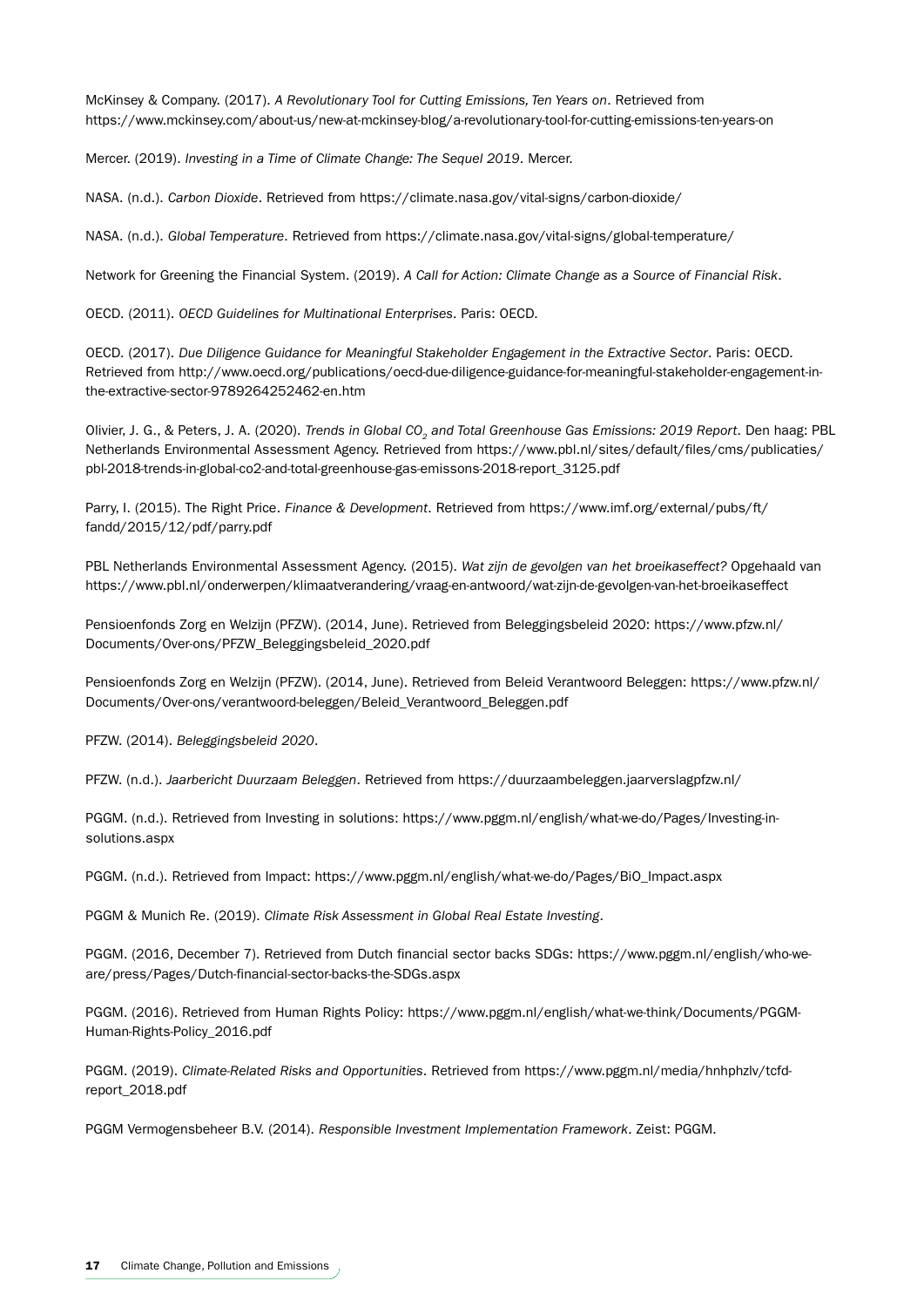Roelofsen, O., de Pee, A., & Speelman, E. (2016). *Accelerating the energy transition: cost or opportunity?* Amsterdam: McKinsey & Company. Retrieved from https://www.mckinsey.com/~/media/McKinsey/Featured%20Insights/Europe/ Accelerating%20the%20energy%20transition%20Cost%20or%20opportunity/Accelerating-the-energy-transition-Cost-oropportunity.ashx

Schotten, G., van Ewijk, S., Regelink, M., Dicou, D., & Kakes, J. (2016). *Time for Transition: An Exploratory Study of the Transition to a Carbon-Neutral Economy*. Amsterdam: De Nederlandsche Bank.

Schulten, A., Bertolotti, A., Hayes, P., & Madaan, A. (2019). *Getting Physical*. BlackRock. Retrieved from https://www. blackrock.com/us/individual/literature/whitepaper/bii-physical-climate-risks-april-2019.pdf

Stern, N. (2006). *Stern Review on the Economics of Climate Change*. Cambridge University Press .

Sustainability Accounting Standards Board (SASB). (2018). Retrieved from SASB Materiality Map: https://materiality.sasb.org/

Sustainability Accounting Standards Board (SASB). (n.d.). *Materiality Map*. Retrieved from https://materiality.sasb.org/

Sweet, W. V., Kopp, R. E., Weaver, C. P., Obeysekera, J., Horton, R. M., Thieler, E. R., & Zervas, C. (2017). *Global and Regional Sea Level Rise Scenarios for the United States*. Silver Spring, MD: NOAA/NOS Center for Operational Oceanographic Products and Services.

Task Force on Climate-related Financial Disclosures (TCFD). (2017). *Recommendations of the Task Force on Climate-related Financial Disclosures*. Retrieved from https://www.fsb-tcfd.org/wp-content/uploads/2017/06/FINAL-2017-TCFD-Report-11052018.pdf

UN Environment. (2018). *Emissions Gap Report*. Retrieved from http://wedocs.unep.org/bitstream/ handle/20.500.11822/26895/EGR2018\_FullReport\_EN.pdf

UNFCCC. (1992). *United Nations Convention on Climate Change*.

United Nations (UN). (2011). *Guiding Principles on Business and Human Rights*. New York and Geneva: UN.

United Nations (UN). (2017). *The World Population Prospects: The 2017 Revision*. New York: UN.

United Nations (UN). (n.d.). *Sustainable Development Knowlegde Platform*. Retrieved from Sustainable Development Goal 2: https://sustainabledevelopment.un.org/sdg2

United Nations. (1998). *Kyoto Protocol*. Retrieved from https://unfccc.int/resource/docs/convkp/kpeng.pdf

United Nations. (2012). *Doha Amendment to the Kyoto Protocol*. Retrieved from https://unfccc.int/files/kyoto\_protocol/ application/pdf/kp\_doha\_amendment\_english.pdf

United Nations. (2015). *Paris Agreement*. Retrieved from https://unfccc.int/sites/default/files/english\_paris\_agreement.pdf

United Nations. (2017). *World Population Projected to Reach 9.8 Billion in 2050, and 11.2 Billion in 2100*. Retrieved from https://www.un.org/development/desa/en/news/population/world-population-prospects-2017.html

United Nations. (2019). *Emissions Gap Report*. Retrieved from https://www.globalcarbonproject.org/carbonbudget/18/ files/GCP\_CarbonBudget\_2018.pdf

United Nations Framework Convention on Climate Change. (1997). *Kyoto Protocol* - Targets for the first commitment period. Retrieved from https://unfccc.int/process/the-kyoto-protocol

United Nations. (n.d.). *17 Goals to Transform Our World*. Retrieved from https://www.un.org/sustainabledevelopment/

United Nations. (n.d.). *Millennium Development Goals*. Retrieved from https://www.un.org/millenniumgoals/